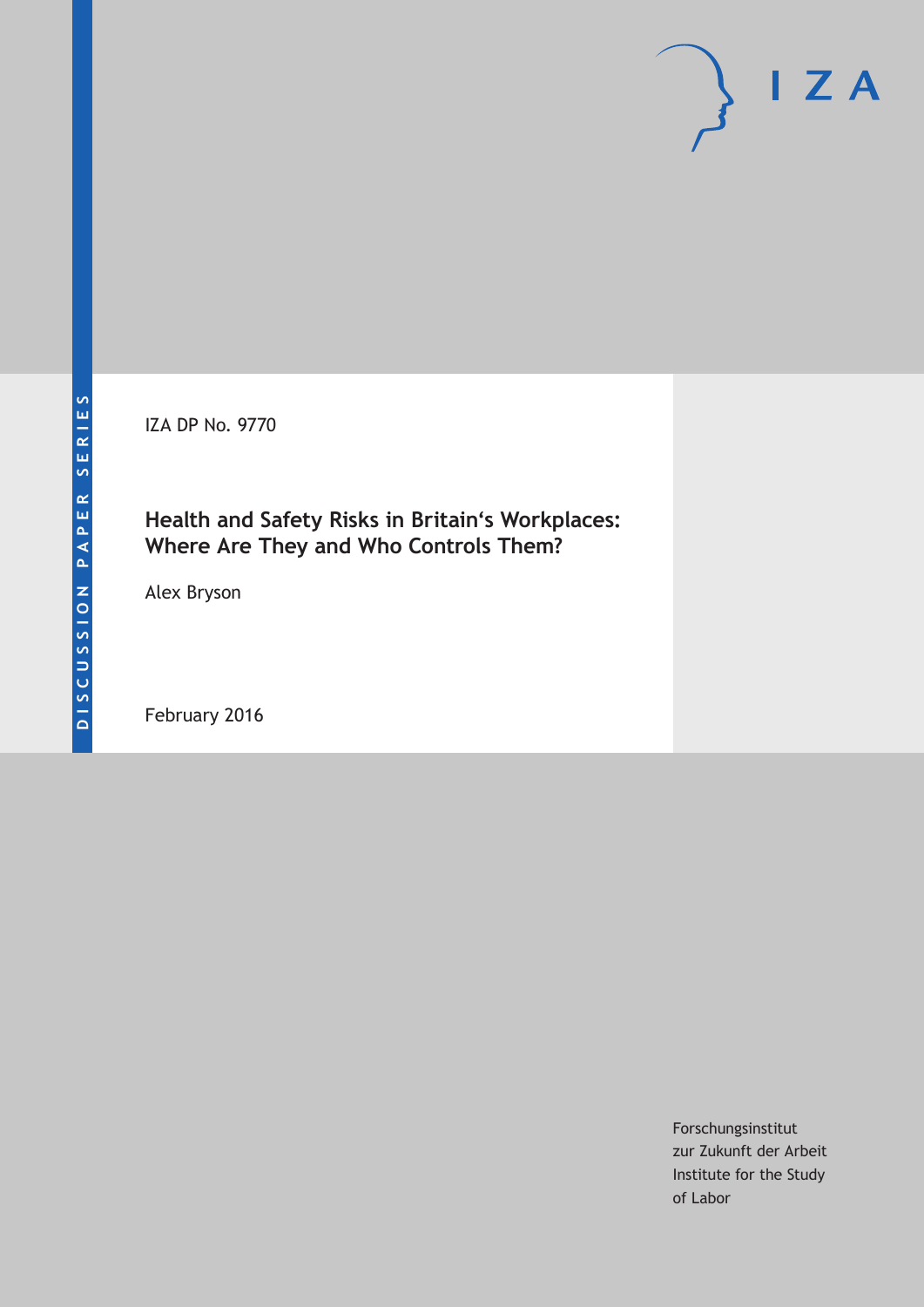# **Health and Safety Risks in Britain's Workplaces: Where are They and Who Controls Them?**

### **Alex Bryson**

*University College London, NIESR and IZA* 

## Discussion Paper No. 9770 February 2016

IZA

P.O. Box 7240 53072 Bonn Germany

Phone: +49-228-3894-0 Fax: +49-228-3894-180 E-mail: iza@iza.org

Any opinions expressed here are those of the author(s) and not those of IZA. Research published in this series may include views on policy, but the institute itself takes no institutional policy positions. The IZA research network is committed to the IZA Guiding Principles of Research Integrity.

The Institute for the Study of Labor (IZA) in Bonn is a local and virtual international research center and a place of communication between science, politics and business. IZA is an independent nonprofit organization supported by Deutsche Post Foundation. The center is associated with the University of Bonn and offers a stimulating research environment through its international network, workshops and conferences, data service, project support, research visits and doctoral program. IZA engages in (i) original and internationally competitive research in all fields of labor economics, (ii) development of policy concepts, and (iii) dissemination of research results and concepts to the interested public.

IZA Discussion Papers often represent preliminary work and are circulated to encourage discussion. Citation of such a paper should account for its provisional character. A revised version may be available directly from the author.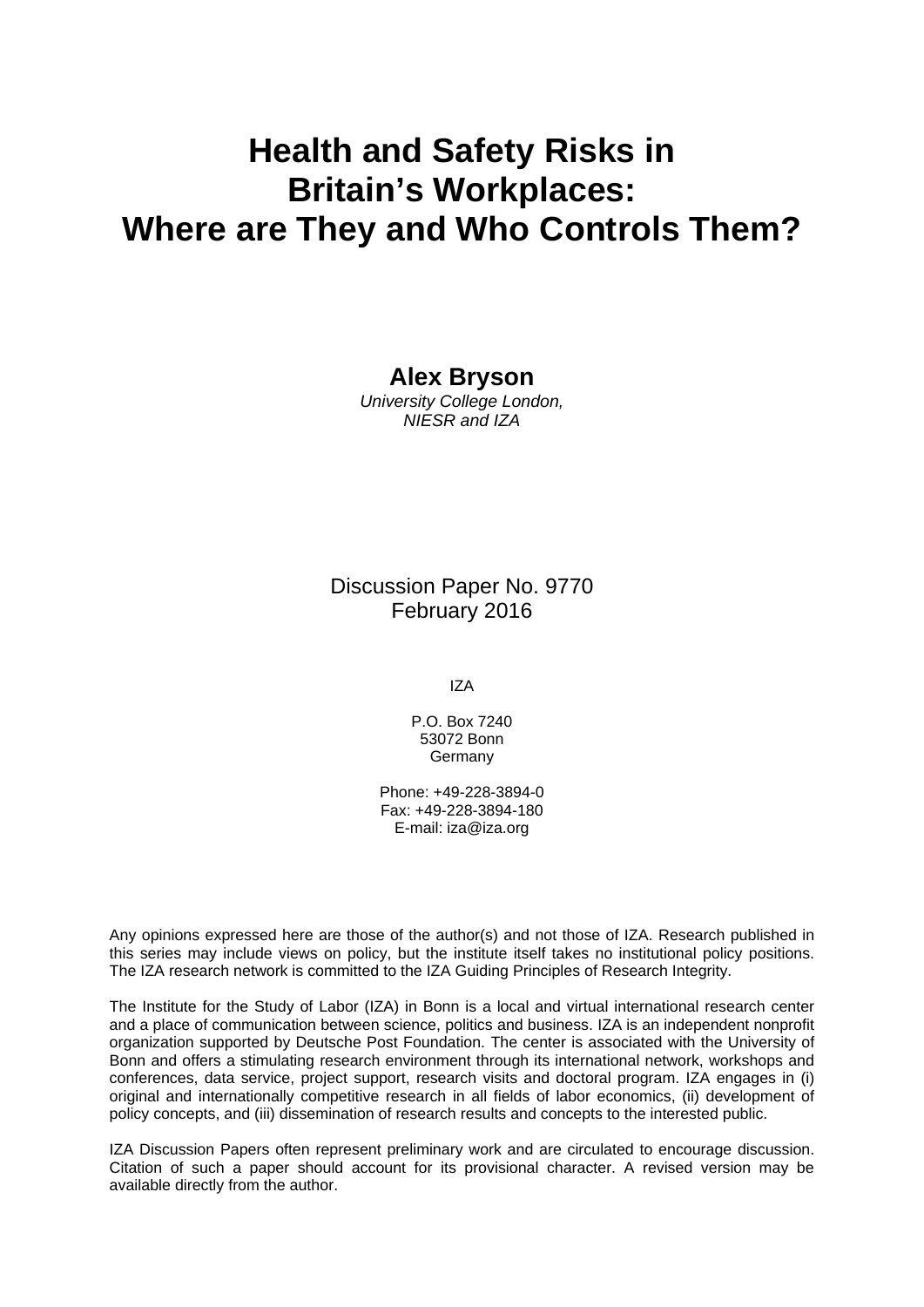IZA Discussion Paper No. 9770 February 2016

## **ABSTRACT**

## **Health and Safety Risks in Britain's Workplaces: Where are They and Who Controls Them?\***

This is the first paper to identify the correlates of workplace managers' perceptions of the health and safety risks faced by workers and the degree to which workers have control over those risks. The risks workers face and the control they have over those risks are weakly negatively correlated. Managerial risk ratings are positively associated with both injury and illness rates, but not with absence rates. The control rating is also positively associated with injury and illness rates, but it is negatively correlated with absence rates. Workers are more likely to be exposed to health and safety risks when their workplace is performing poorly and where it has been adversely affected by the recession. Union density is positively associated with risks but is not associated with worker control over risks. Having on-site worker representatives dealing with health and safety is linked to lower risks than direct consultation between management and employees over health and safety. However, there is no evidence that particular types of health and safety arrangement are related to worker control over health and safety risks.

JEL Classification: J81

Keywords: workplace safety, working conditions, unions

Corresponding author:

 $\overline{\phantom{a}}$ 

Alex Bryson Department of Social Science University College London Gower Street London WC1E 6BT United Kingdom E-mail: a.bryson@ucl.ac.uk

<sup>\*</sup> I acknowledge the Department of Business, Skills and Innovation, the Economic and Social Research Council, the Advisory, Conciliation and Arbitration Service and the National Institute of Economic and Social Research as the originators of the 2011 Workplace Employee Relations Survey data, and the Data Archive at the University of Essex as the distributor of the data. I thank the Health and Safety Executive and the Norwegian Research Council (ref. 2271l 7/H20) for funding this study and participants at the 2015 WPEG Conference in Sheffield for helpful comments.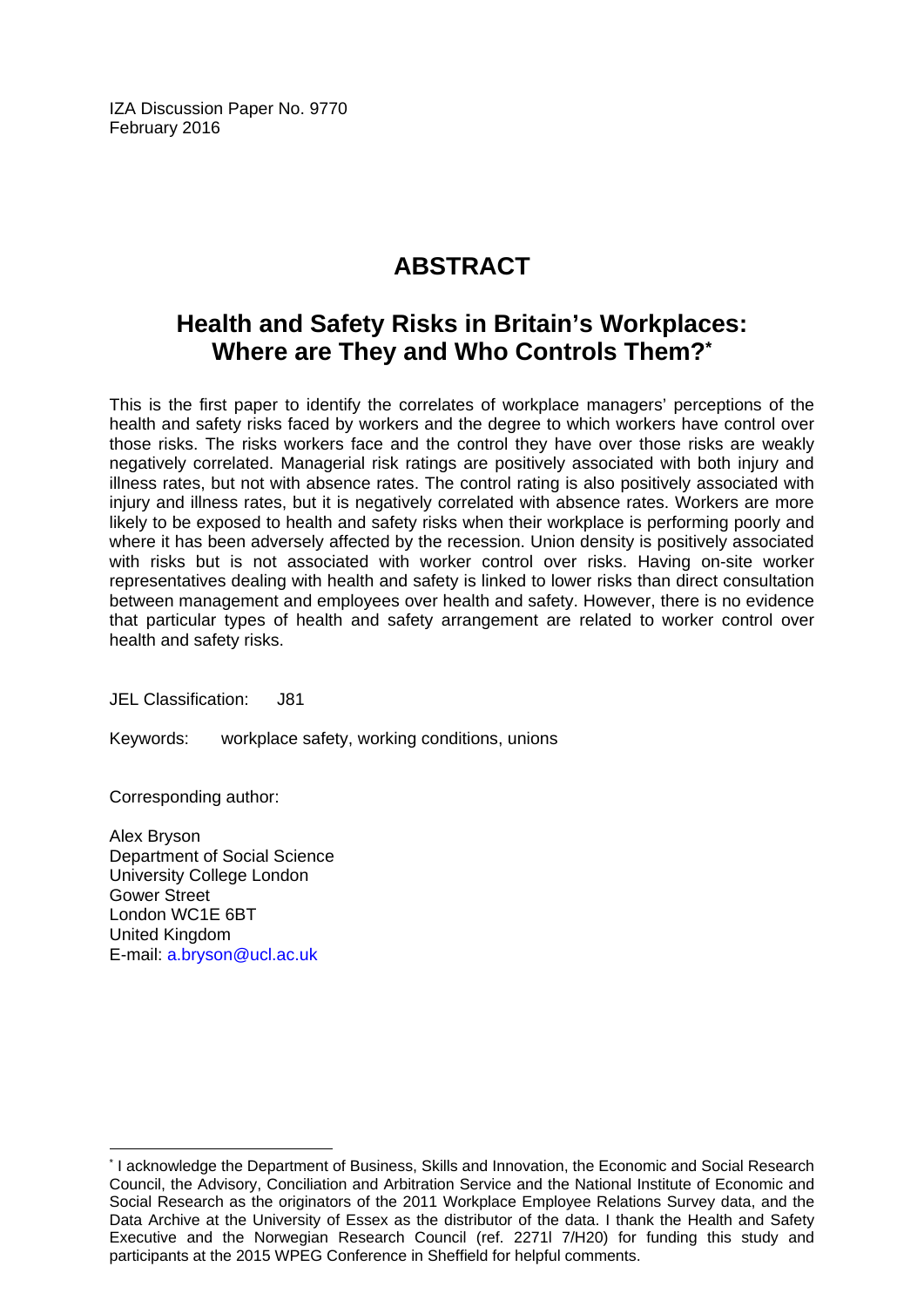#### 1. INTRODUCTION

For over forty years the health and safety of workers in Britain has been underpinned by a tripartite system of rule making and enforcement. This system, which is based on the Health and Safety at Work Act 1974, is overseen by the Health and Safety Executive and its Board whose mission is "the prevention of death, injury and ill health to those at work and those affected by work activities" (DWP/HSE Framework Document). The HSE Board and its predecessor the Health and Safety Commission, has a tripartite tradition, with appointments from the ranks of employers and trade unions, together with independent experts drawn from academia and industry. These arrangements have proved flexible enough to accommodate substantial changes in the world of work in recent decades, not least the decline in trade union representation which was at its peak in the 1970s. They are generally acknowledged to be a key contributory factor in Britain's good track record in terms of workplace injuries and accidents compared to other advanced industrialised nations. However, the current arrangements for ensuring health and safety at work are not without their critics. Some have even questioned the longer-term viability of existing arrangements and given dire warnings about the consequences of failing to grapple with the need for reform (Wadsworth and Walters,  $2015$ ).<sup>1</sup>

Much of the academic literature has focused on the viability and effectiveness of worker inputs to workplace arrangements which, despite creating space for non-union forms of representation, tend to assume that workers will engage in health and safety issues through a trade union recognised by the employer as the bargaining agent for workers.

The rights of workers to certain forms of health and safety representation vary depending upon the presence of a recognised trade union. But clear evidence as to what might constitute the best set of arrangements to protect workers' health and safety remains elusive, in part because of technical difficulties in pinning down the causal effect of alternative arrangements

<sup>1</sup> Nevertheless Wadsworth and Walters (2015: 15) cite evidence from the EU‐OSHA's Enterprise Survey on New and Emerging Risks (ESENER) that the UK "seems to score reasonably well" relative to other countries in terms of health and safety management and performance and that this is partly attributable to "the UK's long‐ standing tradition of process‐based health and safety regulation".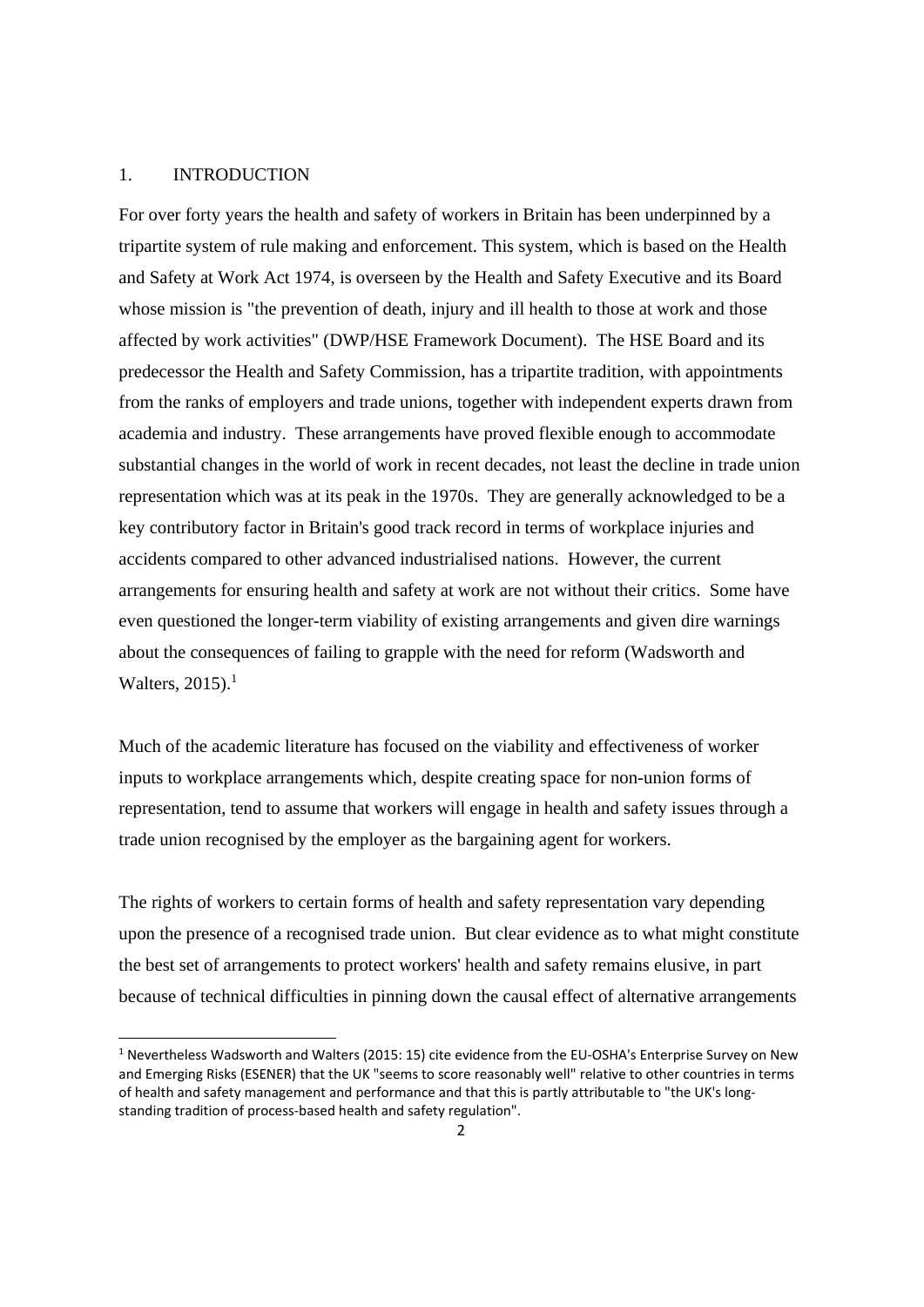(Nichols et al., 2007). These technical difficulties are common to many scenarios when arrangements come into being in response to perceived problems or difficulties, as in the case of union representation. In such circumstances it is hard to identify whether the arrangement is causally influencing health and safety outcomes, whether it arose in response to health and safety issues, or both. These difficulties are problematic for policy makers because uncertainty regarding the efficacy of alternative arrangements makes it hard to advocate one course of action over another.

One way to improve the state of knowledge regarding influences on health and safety at work is to exploit experimental variation in health and safety arrangements which may arise naturally or depend upon the design of a policy experiment, such as randomisation of alternative arrangements. Whilst this may appear to be impractical in many instances experimental designs are now common in other spheres of social research such as school education and labour market welfare programmes which are, like health and safety, "high stakes".

In this paper we take a very different approach to the same issue by exploiting new questions, funded in part by the Health and Safety Executive, which were incorporated in to a large-scale national survey of workplaces in Britain called the Workplace Employment Relations Survey (WERS). The survey was conducted between March 2011 and June 2012 at 2,680 workplaces with managers responsible for Human Resources at the workplace. It is discussed in more detail in Section Three. WERS has always contained a wide array of items pertaining to health and safety, particularly in relation to arrangements for discussing and deciding on health and safety matters, who has responsibility for health and safety at the workplace, health and safety training and health and safety related outcomes such as work-based injury and illness and sickness absence. WERS has provided the data for many of the academic contributions to the literature.<sup>2</sup> But the new questions can provide new insights into occupational safety and health (OSH) because they ask HR Managers to directly assess *"the* 

 $2$  For a recent bibliography of WERS publications, including many on health and safety, go to: http://www.wers2011.info/publications/4587720043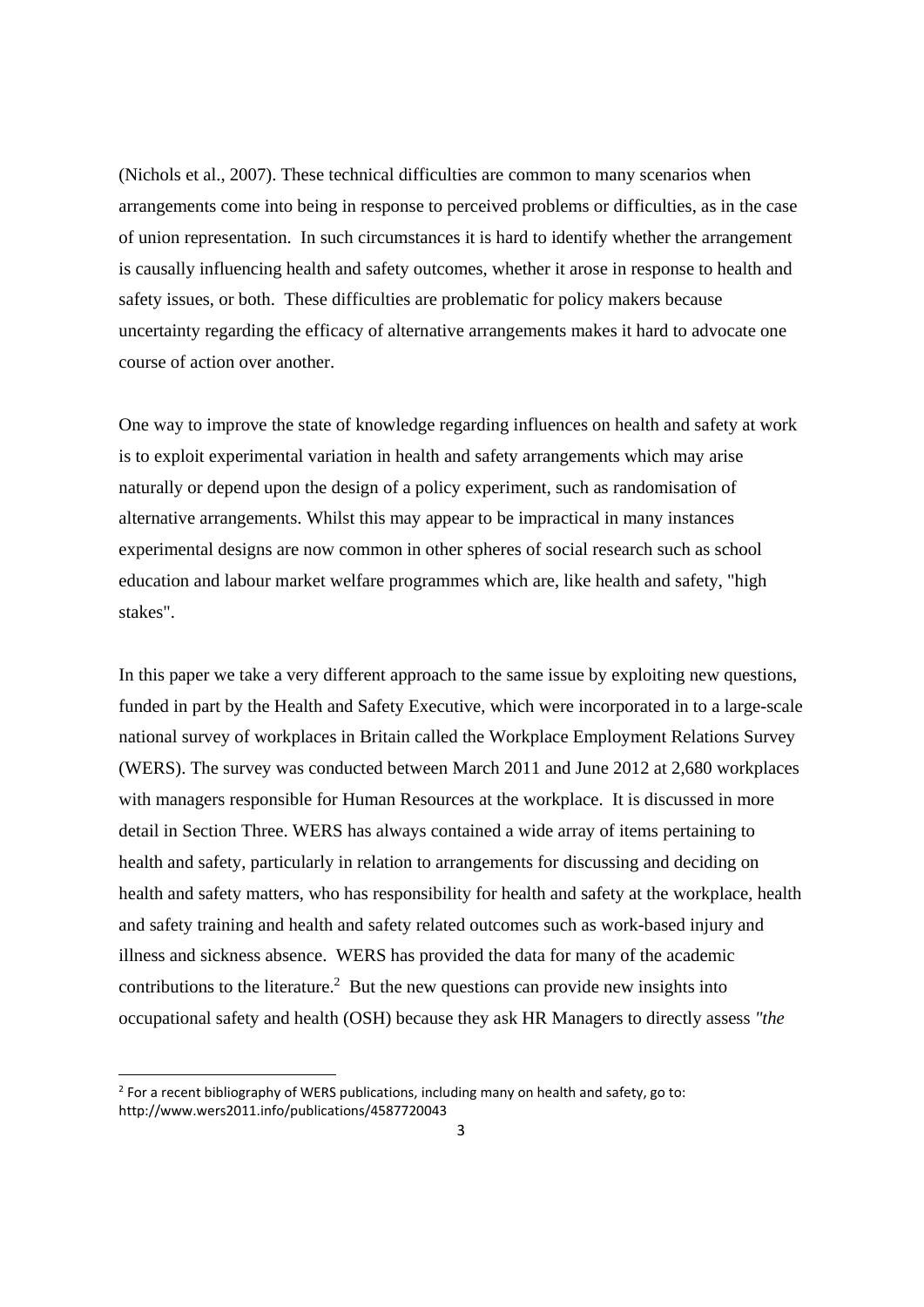*potential health and safety risks faced by employees in this workplace"* and *"the control that employees have over health and safety risks that could affect them".* These two issues - the risks workers face and the control they are able to exercise over those risks - are fundamental to understanding health and safety outcomes at work. These outcomes are beyond the scope of the current paper - although we will briefly show the links between risk, control and injuries, illness and absence. Instead the purpose of this paper is to identify what it is about the working environment which is linked to HR managers scoring their workplaces higher or lower on the "risk" scale and higher and lower on the "control" scale. It is therefore distinctive in two ways. First, it shifts attention away from health and safety outcomes like illness and injury towards factors that contribute to potential health and safety hazards. Second it ranges well beyond the arrangements for engaging employees in health and safety issues - what has been termed the "institutional focus on union representation" (Robinson and Smallman, 2013: 674) - to incorporate a vast array of workplace variables which might, conceivably affect the risks workers face and the control they may exert over those risks. Some of those variables are "structural" in the sense that they are "hard-wired" into certain professions or industries. As such, they may be more difficult (though not impossible) for employers or governments to rectify. Others such as contractual arrangements, job design, the organisation of production and the deployment of human resource management (HRM) practices are more subject to employer choice and, as such, can be altered by employer and employee actions in such a way as to limit risk and improve control.

The analysis of work-related health and safety risks and the degree to which employees have control of them is particularly pertinent from a policy perspective in the light of the Management of Health and Safety at Work Regulations 1999 which set out what Wadsworth and Walters (2015: 9) describe as "broadly based obligations for employers to evaluate, avoid and reduce workplace risks" under the framework provided by the Health and Safety at Work Act. The issue continues to pose challenges for employers and policy-makers alike since as Wadsworth and Walters (2015: 10) note one-sixth of workers surveyed in the 2010 *European Working Conditions Survey* thought their job risked their health and safety.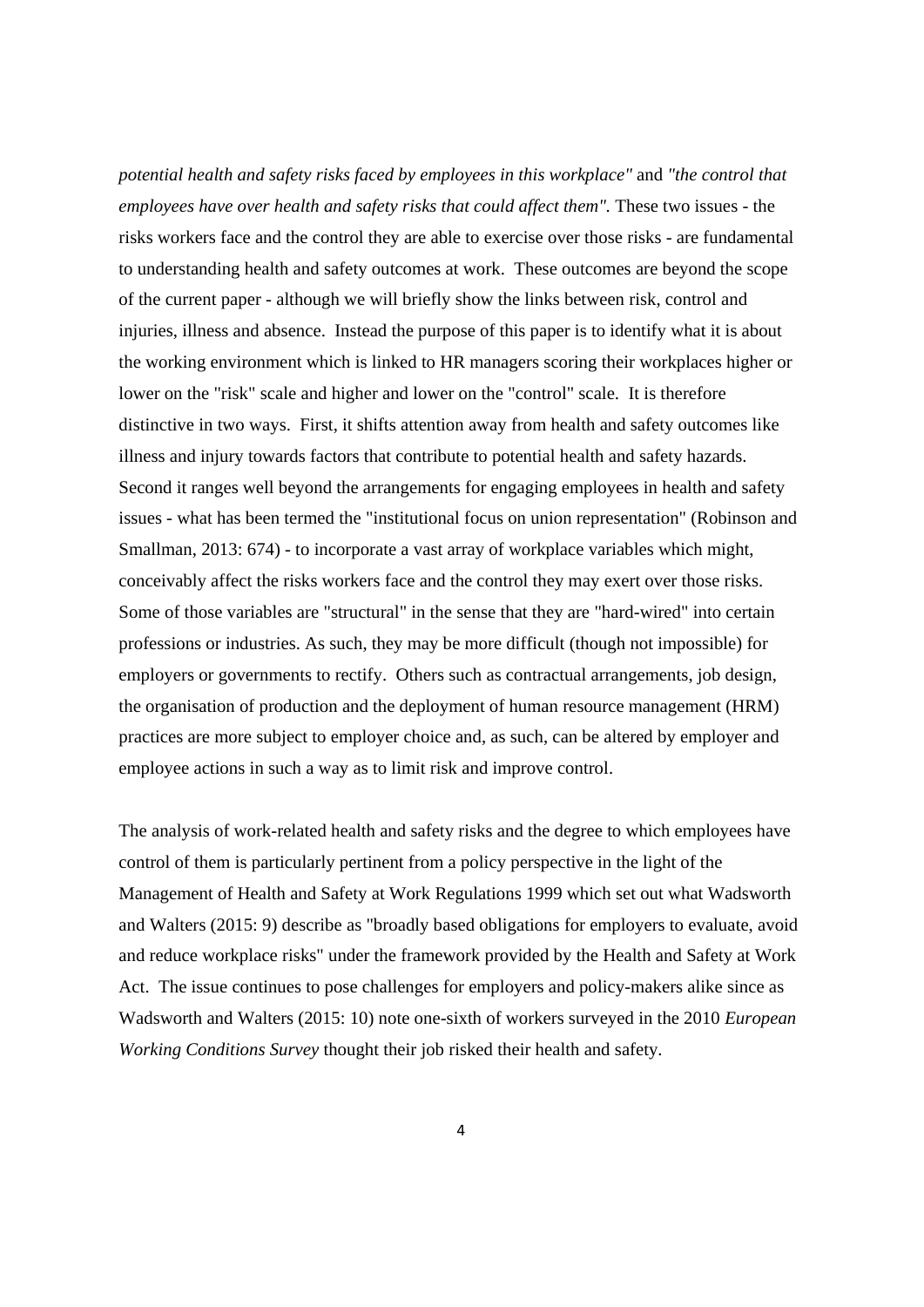In the next section we introduce the measures of health and safety risks and control over those risks as perceived by Human Resource managers in the 2011 Workplace Employment Relations Survey. We present the distribution of these key measures, the correlation between the two, and their relationship with workplace injury, illness and absence rates. Section Three describes the data and methods used to identify the correlates of risks and control. Results are presented in Section Four which is followed by a discussion and conclusions in Section Five.

## 2. A BRIEF DESCRIPTION OF HEALTH AND SAFETY RISKS AND EMPLOYEE CONTROL OVER THOSE RISKS

There is a very substantial literature identifying the health and safety risks employees face at work. Risks are often assessed by employees in social surveys such as the *European Working Conditions Survey* which asks individuals to identify exposure to specific hazardous situations or substances. There are three potential drawbacks to such measures. First, difficulties interpreting these measures arise partly from employees' misperceptions of the risks they may actually face at work. Individuals consistently underestimate the probability of accidents or illnesses happening at work. This may be due to people using simple heuristic devices when making judgements, inbuilt resistance to unwelcome information, or irrational responses to messages about risk which are predicted in some psychological theories (Pouliakas and Theodossiou, 2010: 6-7). Second, by focusing on a specific set of circumstances or substances such measures may omit some risky situations, potentially underestimating the degree of risk that employees face. Since OSH has traditionally focused on the prevention of occupational injuries and illnesses, as opposed to a broader focus on overall protection of workers' health and wellbeing, it seems likely that measures based on traditional measures of risk are more likely to understate risks associated with non-fatal risks. Third, the language of occupational risk prevention brings together the risks employees face and efforts at tackling exposure to that risk, making it difficult to distinguish between the underlying risks employees face and the degree to which employees are able to control those risks.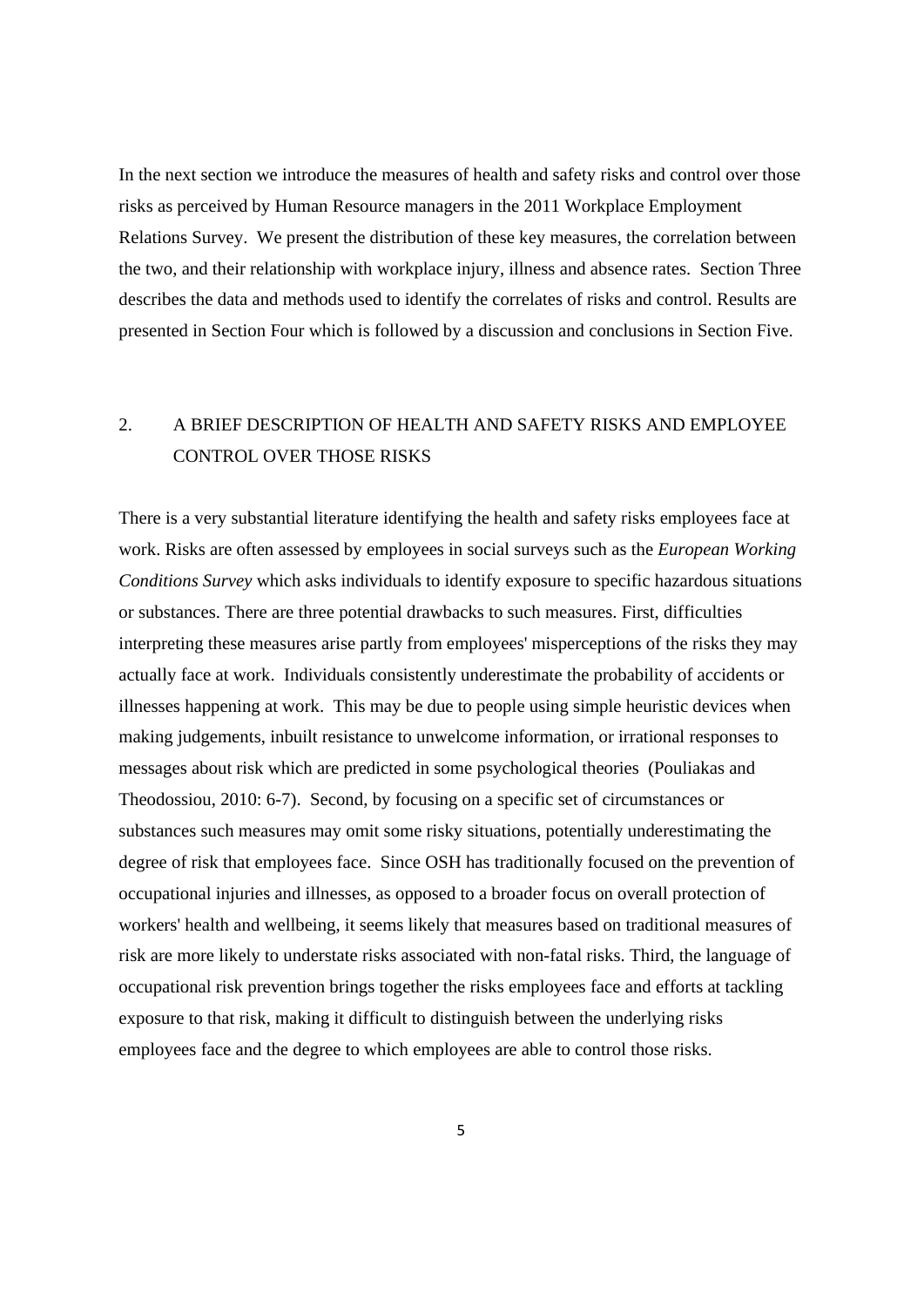It was with these concerns in mind that new questions were added to the 2011 Workplace Employment Relations Survey to establish both the risks employees faced at work and the control they had over those risks. Managers are asked to "rate the potential health and safety risks faced by employees in the workplace" on a scale from 1 to 10 where 1 is "no risk at all" and 10 is "high degree of risk". They are then immediately asked to "rate the control that employees have over the health and safety risks that could affect them", again on a 10-point scale where 1 is "no control at all" and 10 is "high degree of control". The full survey questions, together with the format used to ask them in the interview, are presented in Appendix One.

#### [INSERT FIGURE 1]

Figure 1 presents the distribution of responses for all workplaces. Only 19 respondents were unable to provide a risk rating and 12 were unable to provide a control rating. The responses are survey weighted such that they relate to the distribution for the population of workplaces in Britain with at least 5 employees. The figures above the bars represent the percentage of workplaces in that part of the distribution. One-in-ten (11%) of managers thought their workers faced "no risk at all", while more than half (54%) rated risk at 2 or 3 on the 10 point scale. At the other end of the scale, another one-in-ten (11%) rated risk at 7 or above. Turning to the control rating, one-quarter (26%) of managers gave a score of 10, the highest level of employee control over health and safety risks, with a further quarter (27%) giving a score of 9. Very few - 7 per cent - rated control below a score of 6.

The questions are asked of the manager responsible for human resources at the workplace. It is not clear, a priori, whether managers in a position of authority will have better information about the risks specific individuals face and the control they have over health and safety risks compared with those individual employees. However, they are likely to possess better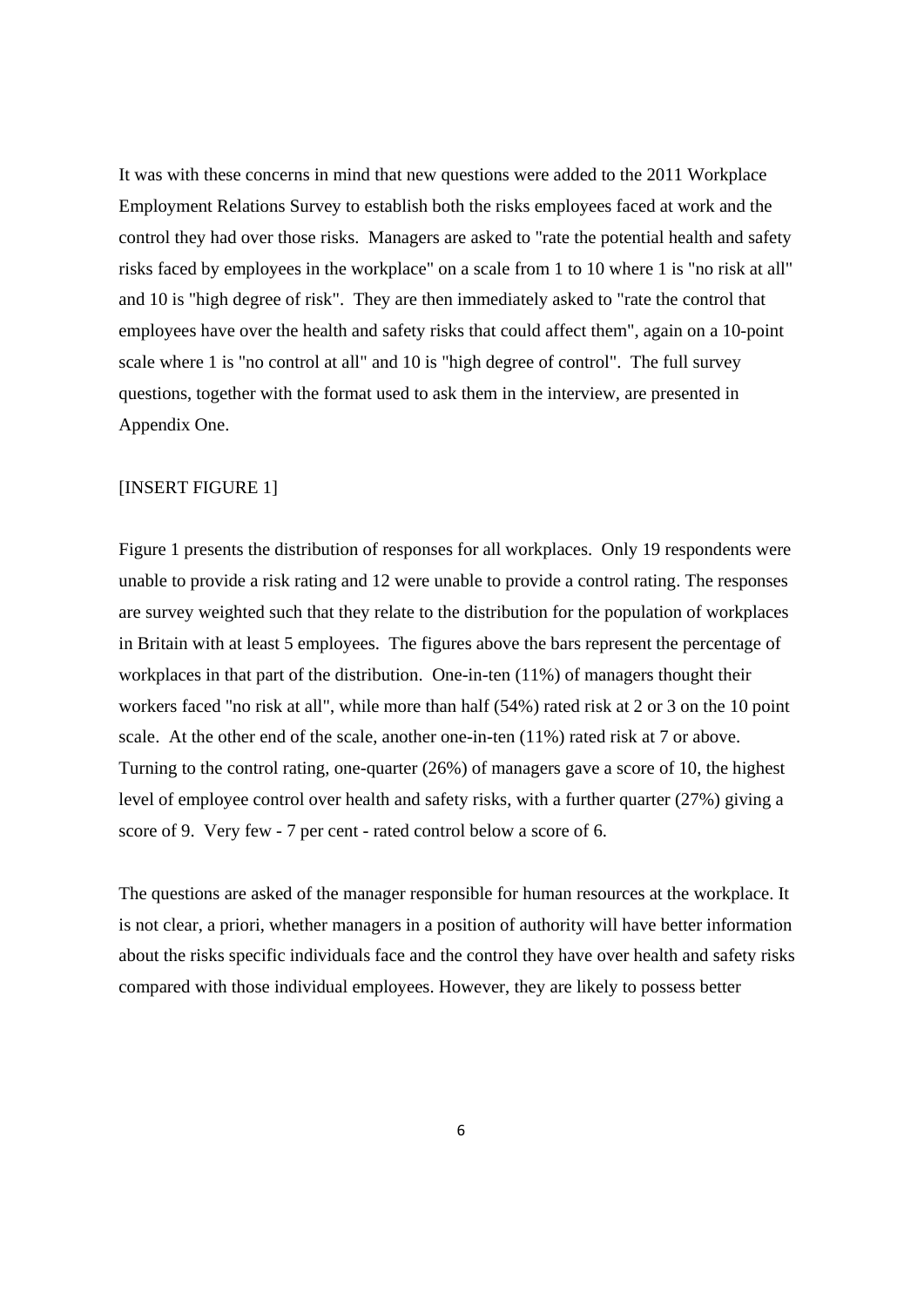information than any individual employee when characterising OSH risks and their control across the whole workplace.3

It is uncertain, a priori, what the association might be between health and safety risks employees face and the control they have over those risks. On the one hand employers may be keen to share responsibility for controlling risks at the workplace, especially when those risks are substantial. This might imply a positive correlation between risk and control ratings, something which might seem appropriate if an employer thought that providing employees with such control might mitigate the risks employees faced. On the other hand, in work environments posing high risks employers may choose to "take control" of that risk directly, for example through redesigning jobs or work processes, thus removing this responsibility from employees directly. If this happens then risk and control ratings may be negatively correlated. In fact, the correlation coefficient is negative and statistically significant, though not particularly large  $(-0.0809)^{4}$  If one regresses the control rating on the risk rating having accounted for the complex survey design the coefficient on control is -.098 and is statistically significant at a 95% confidence interval (t-statistic 2.05). Regressing the risk rating on the control rating the coefficient on risk is -.067 and is statistically significant at a 90% confidence interval (t-statistic 1.91).

One can split workplaces into those with high risk ratings and high control ratings where high is indicated by having a score above the median for the whole sample. If so workplaces with a risk rating above 3 score "high", as do those with control ratings above 8. One can then characterise workplaces according to whether they score high or low on each binary variable. If one does so then three-in-ten (29%) of workplaces are Low Risk, Low Control, over onethird (37%) are Low Risk, High Control; one-sixth (17%) are High Risk, Low Control and a further one-sixth (17%) are High Risk, High Control.

<sup>&</sup>lt;sup>3</sup> It is also unclear as to whether the way in which HR managers weigh the information available to them will differ from other employees.

<sup>4</sup> In the WERS First Findings Van Wanrooy et al. (2013: 39) state: "there was no relationship between managers' rating of health and safety risks and their rating of employees' control of those risks". This is not the case in the final data set. There may be a number of reasons for this, including alterations made to sampling weights during the finalisation of the data.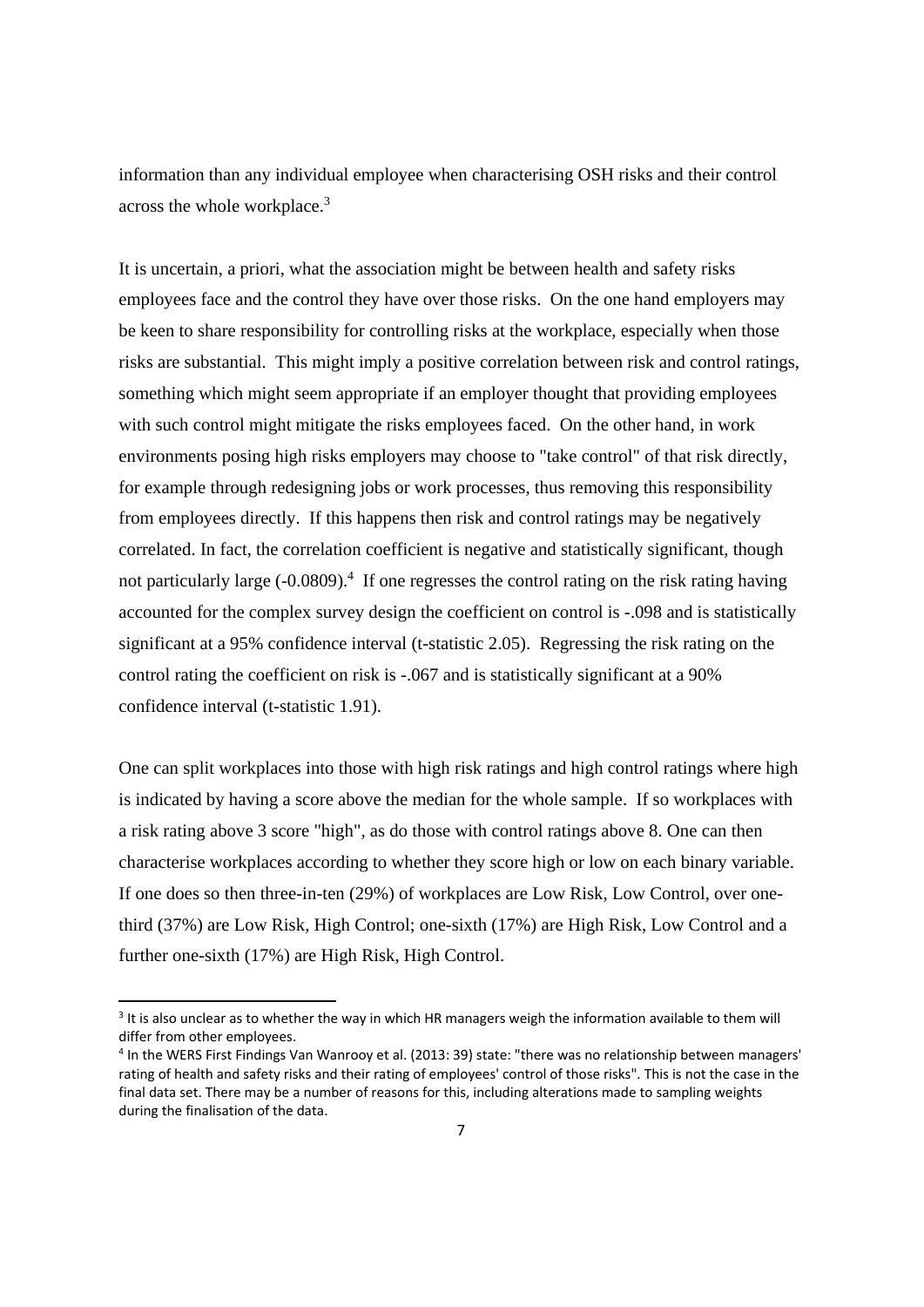Although measures of work-related risk factors which focus on specific circumstances or exposure to particularly hazardous situations or substances may under-record risk, it is nevertheless the case that they are strongly correlated with health and safety outcomes such as the incidence of work accidents and the occurrence of occupational diseases (Pouliakas and Theodossiou, 2010: 9). One way to validate the risk and control scales in WERS is to ascertain whether they are correlated with health and safety outcomes. The results are presented in the correlation matrix in Table 1.

#### [INSERT TABLE ONE]

The table contains three health and safety outcomes, namely the absence rate (percentage of work days lost through employee sickness or absence in the last 12 months), the injury rate (number of injuries during working hours per 100 employees in the last 12 months) and the illness rate (number of employees per 100 employees who, in the last 12 months, suffered illness, disability or physical problems caused or made worse by their work and who were absent as a result). The risk rating is positively associated with both injury and illness rates, but not with absence rates. The control rating is also positively associated with injury and illness rates, but it is negatively correlated with absence rates suggesting that, if employee control over health and safety risks mitigates the adverse effects of risk, this is most apparent in terms of how employees respond to illness and injury in terms of absence taking.<sup>5</sup>

#### 3. DATA AND METHODS

Having briefly introduced managerial ratings for the health and safety risks facing employees and the degree to which they have control over those risks we describe the data and methods used to conduct multivariate analysis of the workplace correlates of risk and control.

<sup>&</sup>lt;sup>5</sup> These associations are worthy of further investigation but they fall beyond the scope of the current project.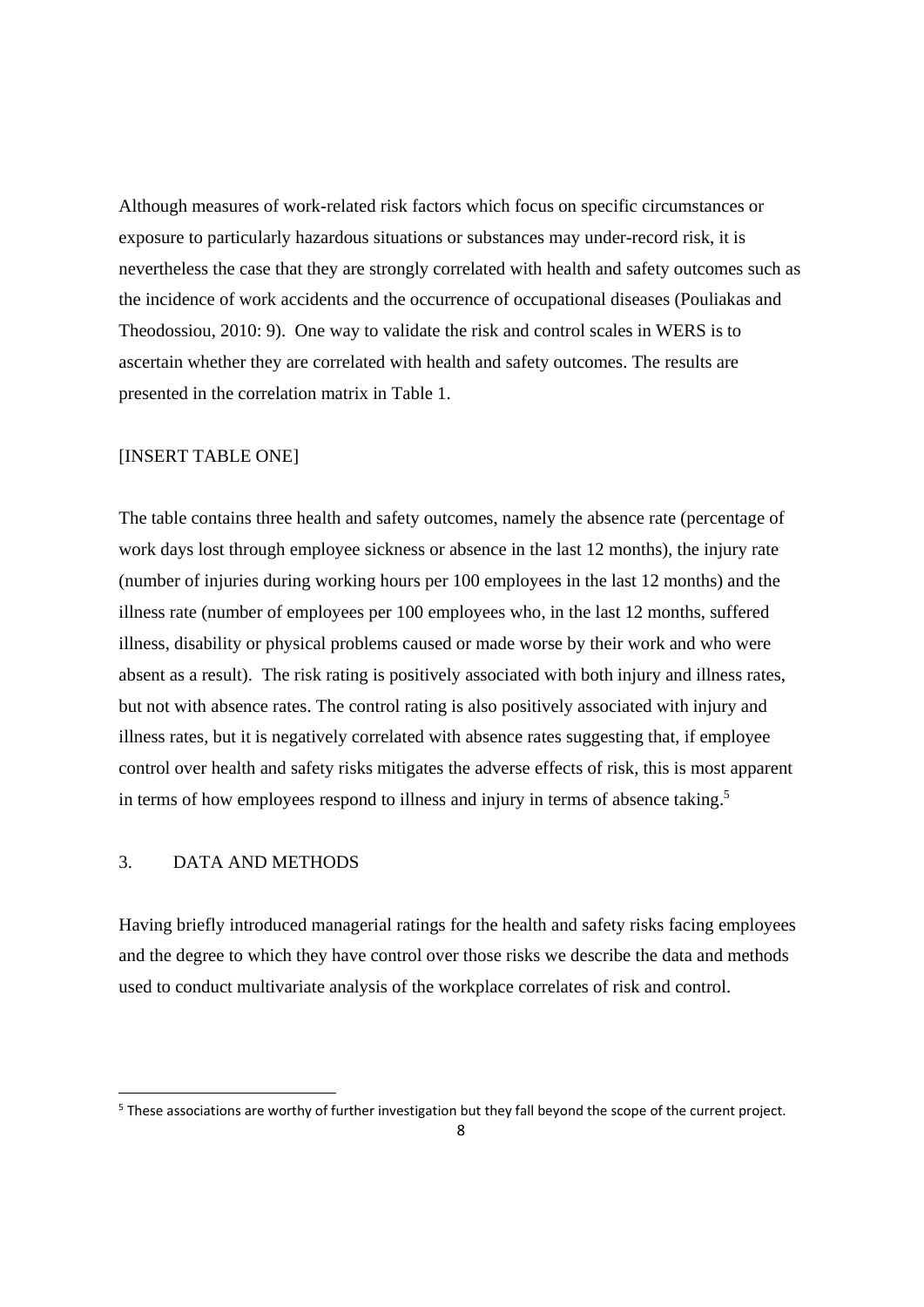The descriptive analyses in Section Two have two implications for the way in which we model risk and control ratings. First, the distribution of responses on both questions are far from normally distributed and it is therefore likely that the error terms in any linear model estimating these variables as outcomes are not going to be normally distributed. We nevertheless run Ordinary Least Squares (OLS) models which assume a normal distribution in the error terms, but we do so having logged the risk and control variables referred to above. (The distribution of the logged dependent variables are presented in the kernel density graphs in Appendix Two alongside the distributions for the non-logged equivalents). We also run survey weighted estimates which permit extrapolation of results to the whole population of workplaces from which WERS is drawn, namely those with 5 or more employees. In doing so we deploy a robust estimator that takes account of the heteroskedastic pattern in the error terms.

Second, there is a negative, albeit fairly weak, correlation between risk and control ratings. It is conceivable that this arises because risk and control are, at least to some degree, simultaneously determined. We run some sensitivity tests which account for unobserved correlations between the risk and control ratings but the results do not change very much so we focus on standard OLS estimates.<sup>6</sup>

Our data are the 2011 Workplace Employment Relations Survey (WERS). Appropriately weighted, it is a nationally representative survey of workplaces in Britain with 5 or more employees covering all sectors of the economy except agriculture and mining (van Wanrooy et al., 2013b).<sup>7</sup> Our analysis uses one element of the survey, namely the face-to-face interview with the most senior workplace manager responsible for employee relations.<sup>8</sup> Interviews were conducted in 2,680 workplaces between March 2011 and June 2012 with a response rate of 46%.

 $6$  They confirm the negative correlation in the error terms between these two equations. Results from these seemingly unrelated regressions (SUR) are available from the author on request.

 $<sup>7</sup>$  Some sectors, notably agriculture and fisheries and mining are excluded from the survey.</sup>

<sup>&</sup>lt;sup>8</sup> Surveys are also conducted with employees and worker representatives but analysis of these surveys lies outside the scope of this study. For more information on WERS go to http://www.wers2011.info/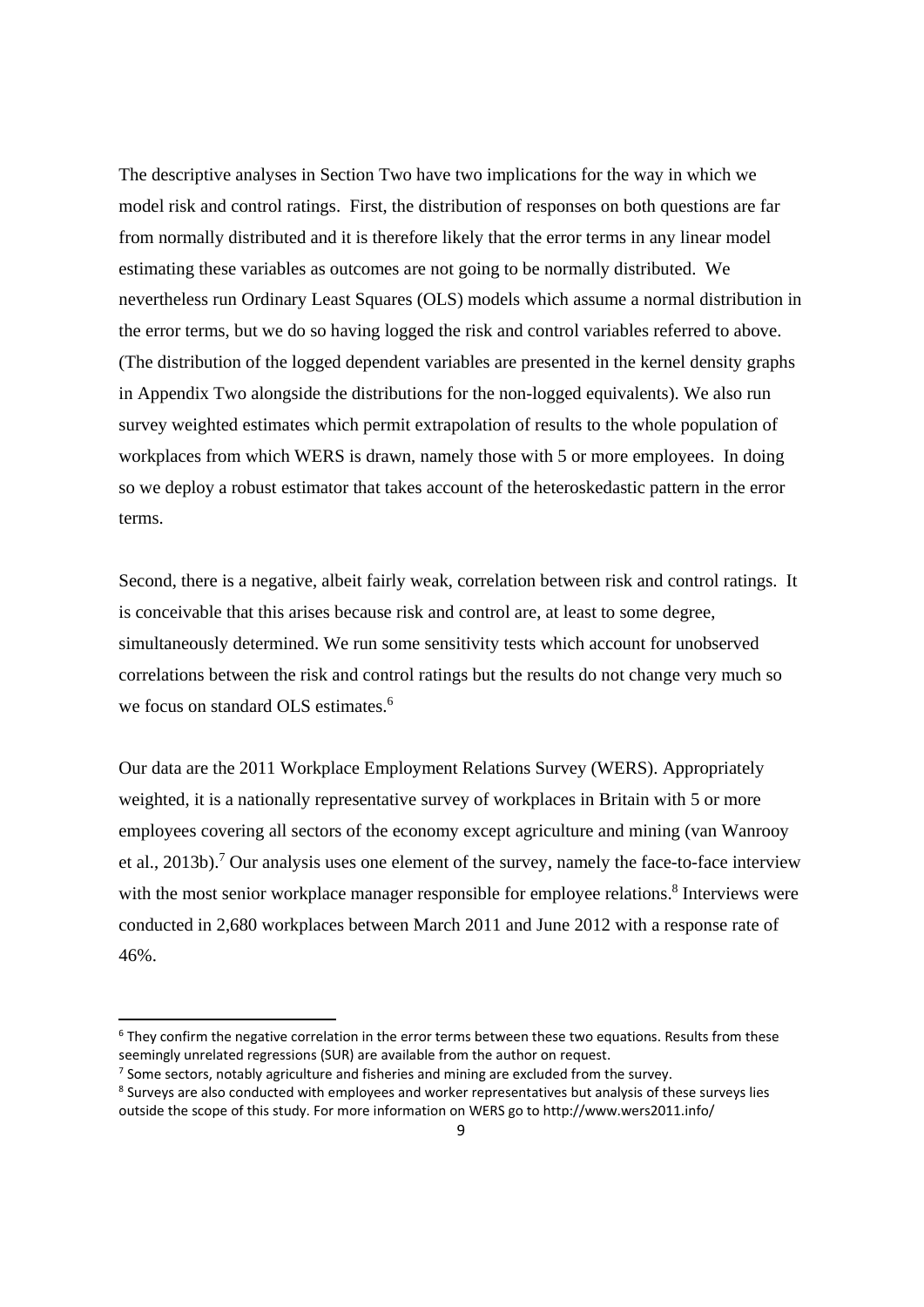Our multivariate analyses condition on five sorts of control variables which are entered simultaneously into the models for risk and control ratings. (Basic descriptive information for all independent variables is presented in Appendix Table 3). The precise configuration of variables used in the models presented in Section Four is the product of considerable experimentation. Some variables which one might expect to see in the analysis are dropped after exploratory analyses indicating that they have no significant relationship with risk and control ratings. However, most of these variables, and others which were considered, were statistically non-significant or were not robust to various model specifications. We discuss some variables that do not appear in our final models where they are viewed as either theoretically important or have been identified as potentially significant in earlier studies.

The first set of variables that we use in our models are "hard-wired" into the workplace, in the sense that although they are, conceivably, subject to alteration via managerial decisionmaking, they can nevertheless be treated as pre-determined or "structural". These variables are:

- the number of employees at the workplace
- public sector organisation
- region  $(11$  dummies)
- industry (1-digit, 2-digit and 5-digit classifications)
- occupational mix (the largest non-managerial occupational group)
- workforce composition (percent female).

We experimented with different models according to the degree to which we control for detailed industrial classification. As is well-known from the literature, much of the variance in the job-related risks that employees face are a direct result of the type of job they do and the industry they work in. It is therefore important to account for that variance adequately. Failure to do so can induce omitted variables bias wherein some correlations between other variables of interest, such as management practices, may, in fact, simply reflect industry variance in the incidence of those practices. One has to be cautious, however, when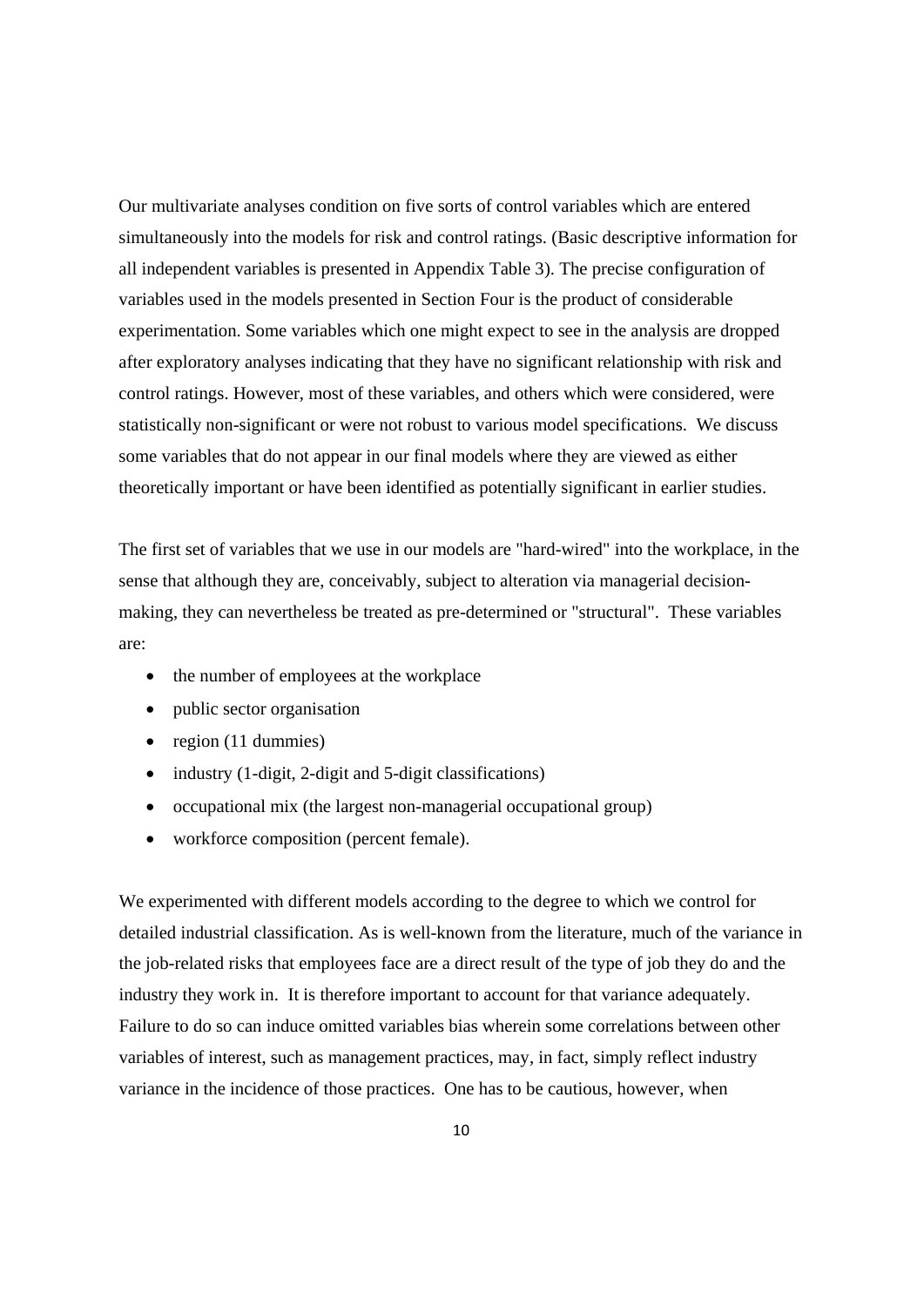controlling for very detailed industry classification given that the total number of workplaces in our estimation sample is around 2,580. Nevertheless, it is very striking how much of the variance in risk and control ratings is linked to the industry to which the workplace belongs, as indicated in Table 2.

#### [INSERT TABLE 2]

Running models that control for industry classification alone nine per cent of the variance in risk ratings across workplaces can be accounted for by single digit industry. This rises to 16% when switching to a two-digit classification and 41% with a five-digit classification. A similar pattern emerges with respect to control ratings, although in all models the variance explained is lower for control ratings than it is for risk ratings, rising from 2% with single digit industry to 21% with 5-digit industry. In the analyses presented in Section Four we focus on models incorporating two digit industry. In doing so we are essentially exploring variance in risk and control ratings *within* two-digit industry.

The second set of variables identify who the managerial respondent is. These variables, interesting in their own right since they identify which sorts of HR managers give higher and lower risk and control ratings, are primarily included to soak up "noise" in our estimates associated with systematically different perceptions of different types of manager and differences associated with their competence to judge on such matters, as well as how well informed they might be about health and safety matters. These variables are:

- whether the manager is female
- whether the manager, or someone who is responsible to the manager, has formal responsibility for health and safety matters at the workplace
- the manager's formal job title (4 dummy variables).

The third set of variables used in our analyses relate to the market for goods or services in which the workplace operates. This is partly captured, of course, by industry classification, but WERS contains a plethora of information about the configuration of the market for goods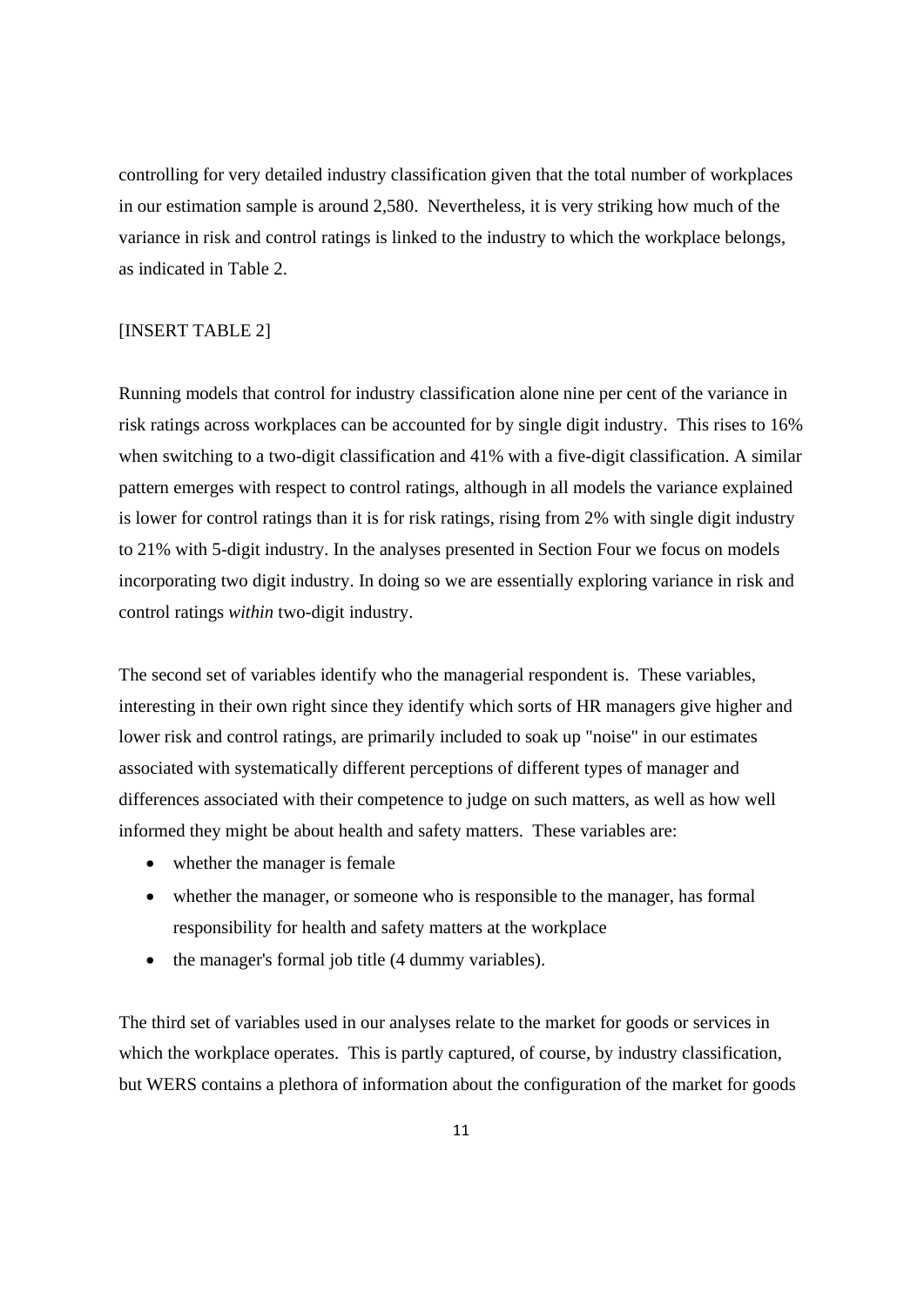and services - the location of the market, the number of competitors the workplace faces, the workplace's market share - and changes in market conditions, all of which may have a bearing on health and safety risks and control. The market variables we focus on in our analyses are:

- the extent to which the manager agrees the workplace is "now weaker as a result of its experience of the recent recession" (a five point Likert scale entered as a linear term)
- an additive scale for the performance of the workplace relative to the industry average.<sup>9</sup>

The fourth group of variables used in these analyses are policies, practices or procedures over which managers, either at workplace-level or elsewhere in multi-site organisations, exercise considerable discretion. As such they are more akin to "choice" variables than those discussed above. The fact that they are "choice" variables means it is not possible to make causal inferences about their impact on risk and control ratings using cross-sectional data. This is because managers' choices as to the practices and procedures they deploy may be simultaneously determined with the risks and control employees face at the workplace. They may even be a response to the health and safety situation leading to reverse causality. Managers will be aware, at least imperfectly, of the costs and benefits of deploying certain policies and practices, including those relating to health and safety costs and benefits. It is likely, therefore, that those policies and practices may be endogenous with respect to our outcomes of interest making causal inferences problematic.10

<sup>9</sup> This additive scale, which runs from 0 to 9, where 0 is the poorest performance and 9 the highest, combines responses from three items asking the manager "Compared with other workplaces in the same industry how would you assess your workplace's....financial performance, labour productivity, quality of product or service?" The responses identify whether the workplace is "a lot better than average", "better than average", "about average", "below average" and "a lot below average". In summing the items we combine the small number of observations that are below or a lot below average.

<sup>&</sup>lt;sup>10</sup> Causal inferences can be made when practices are randomly assigned either across or within workplaces, but this is rarely done in the case of health and safety matters. There may also be opportunities to exploit exogenous variation in policies and practices arising from natural experiments such as those relating to changes in government policy. In the absence of such sources of exogenous variance analysts often deploy instrumental variables techniques. Examples using WERS data include Fenn and Ashby (2004) and Robinson and Smallman (2006). However, the identification assumptions are often subject to criticism due to the use of weak instruments or the difficulties faced in credibly maintaining that the instruments can reasonably be excluded from the outcome equation (the exclusion restriction). It would be possible for us to identify the antecedents to control and risk ratings in 2011 using predictors from the 2004 WERS for panel cases, but this is beyond the scope of the current study.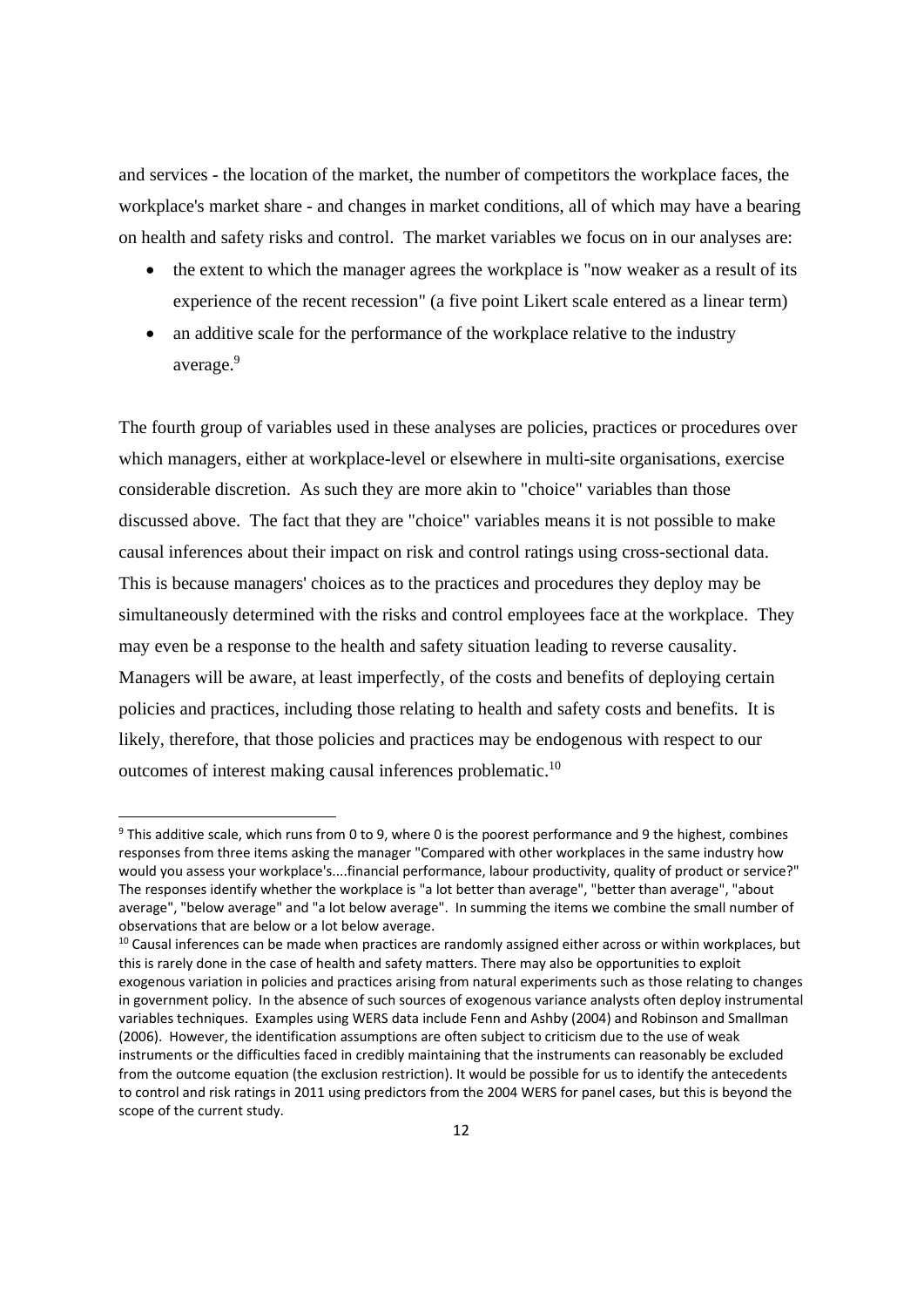With these caveats in mind we distinguish between policies, practices and procedures falling within four domains. The first domain relates to the organisation of production at the workplace and is characterised using the following variables:

- a dummy variable capturing the presence of fully autonomous team working<sup>11</sup>
- the percentage of core non-managerial employees organised into teams
- functional flexibility on the part of core non-managerial employees, as indicated by actually doing jobs other than their own at least once a week
- the number of financial incentive schemes at the workplace $12$
- an additive job autonomy scale. 13

The second domain is the contractual arrangements the workplace uses for its workers. We investigated the role of annual hours contracts, zero hours contracts, temporary agency workers, freelancers, home-working, fixed-term contracts, part-time working, and shift-work, as well as an additive scale for non-standard contracts (summing all these contracts except part-time working which is widespread). Our final models retain a simple dummy variable identifying shift-working.

The third domain is what might be loosely termed "human resource management (HRM) practices". Again, WERS contains a very broad array of such practices, many of which were incorporated in our models but were either statistically non-significant or were not robust to

 $11$  These are workplaces where core non-managerial employees operate in teams where "team members depend on each other's work to be able to do their job", "team members jointly decide how the work is to be done", and "teams are given responsibility for specific products or services".

<sup>&</sup>lt;sup>12</sup> The additive scale is based on the number of the following schemes used: merit pay; individual payment-byresults; team‐based payment‐by‐results; workplace‐based payment‐by‐results; organization‐level payment‐by‐ results; share ownership scheme; profit‐related pay scheme.

 $13$  The additive scale runs from 0 to 12 scoring workplaces according to the degree to which core nonmanagerial employees have "variety in their work", "discretion over how they do their work"; "control over the pace at which they work"; and "involvement in decision over how their work is organised". The subscales run from "None" (zero) to "a lot" (three).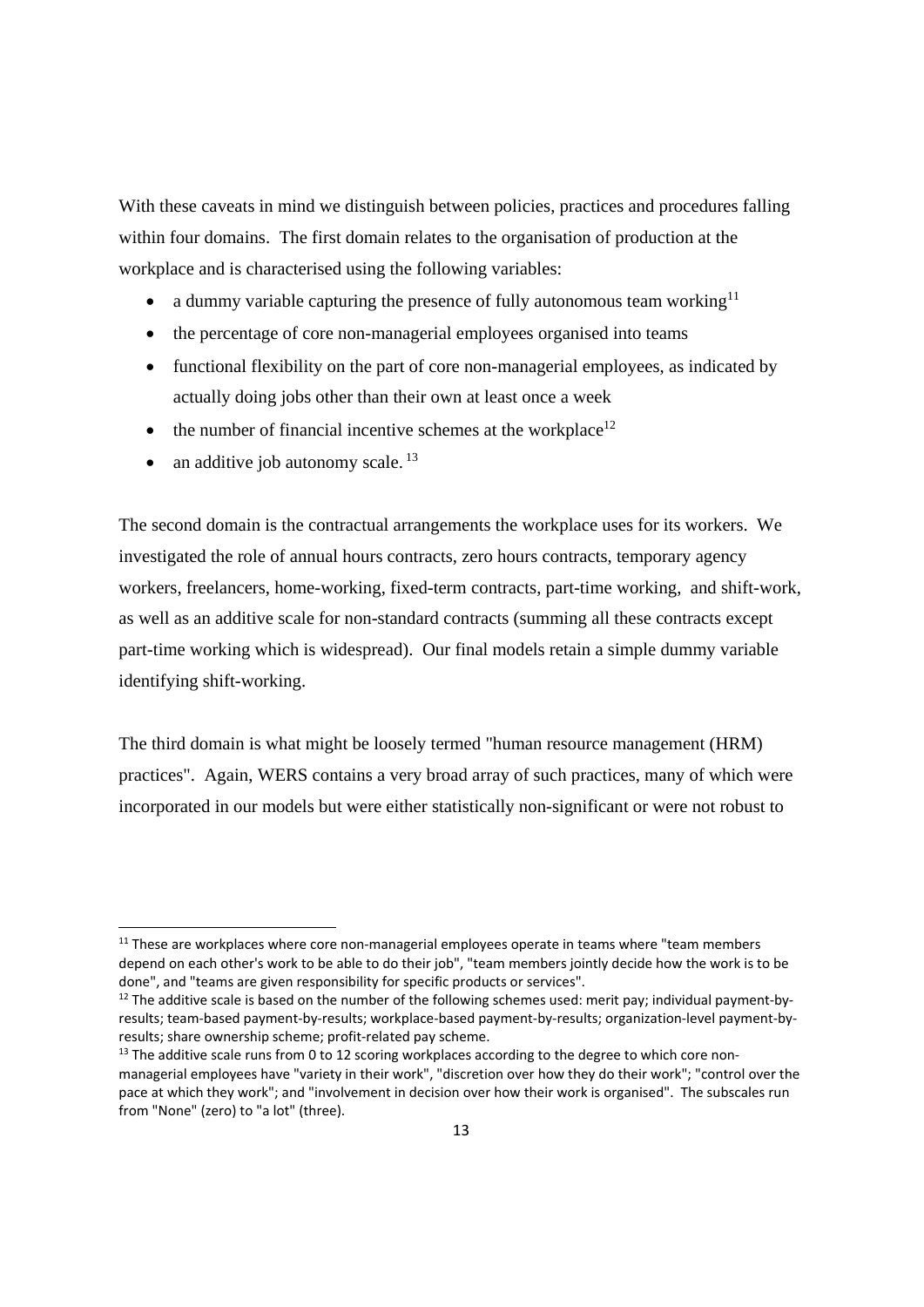alternative model specifications.14 The final set of HRM practices used in our models relate directly or indirectly to health and safety issues. They are:

- The workplace has targets for absenteeism
- The workplace has targets for employee job satisfaction
- Core non-managerial employees have health and safety training
- Whether managerial and non-managerial employees have sick pay entitlements "in excess of statutory requirements".

The fourth domain, which has perhaps been the most widely explored in the literature to date, is the arrangements for worker representation via trade unions and other mechanisms. Here we focus on three sets of variables:

- the percentage of employees at the workplace belonging to a trade union
- whether there is a trade union at the workplace and, if so, whether the employer informs, consults or negotiates with the union over health and safety matters, or does nothing
- the arrangements for engaging employees over health and safety matters, distinguishing between direct consultation, use of a joint committee, use of worker representatives, or doing nothing.

These three items overlap in such a way that they cannot be entered together in the same equation. Instead we experiment with different combinations.

The fifth and final group of variables used in our analyses are managerial attitudes to aspects of management. We use three 5-point scales capturing the degree to which the manager agrees with the following statements:

"Unions help find ways to improve workplace performance"

"We would rather consult directly with employees than with unions"

<sup>&</sup>lt;sup>14</sup> These included training a high percentage of core employees off-the-job; quality circles; Investors in People award; use of appraisals; strategic planning; benchmarking; keeping of records; eligibility for flexible arrangements for time off work.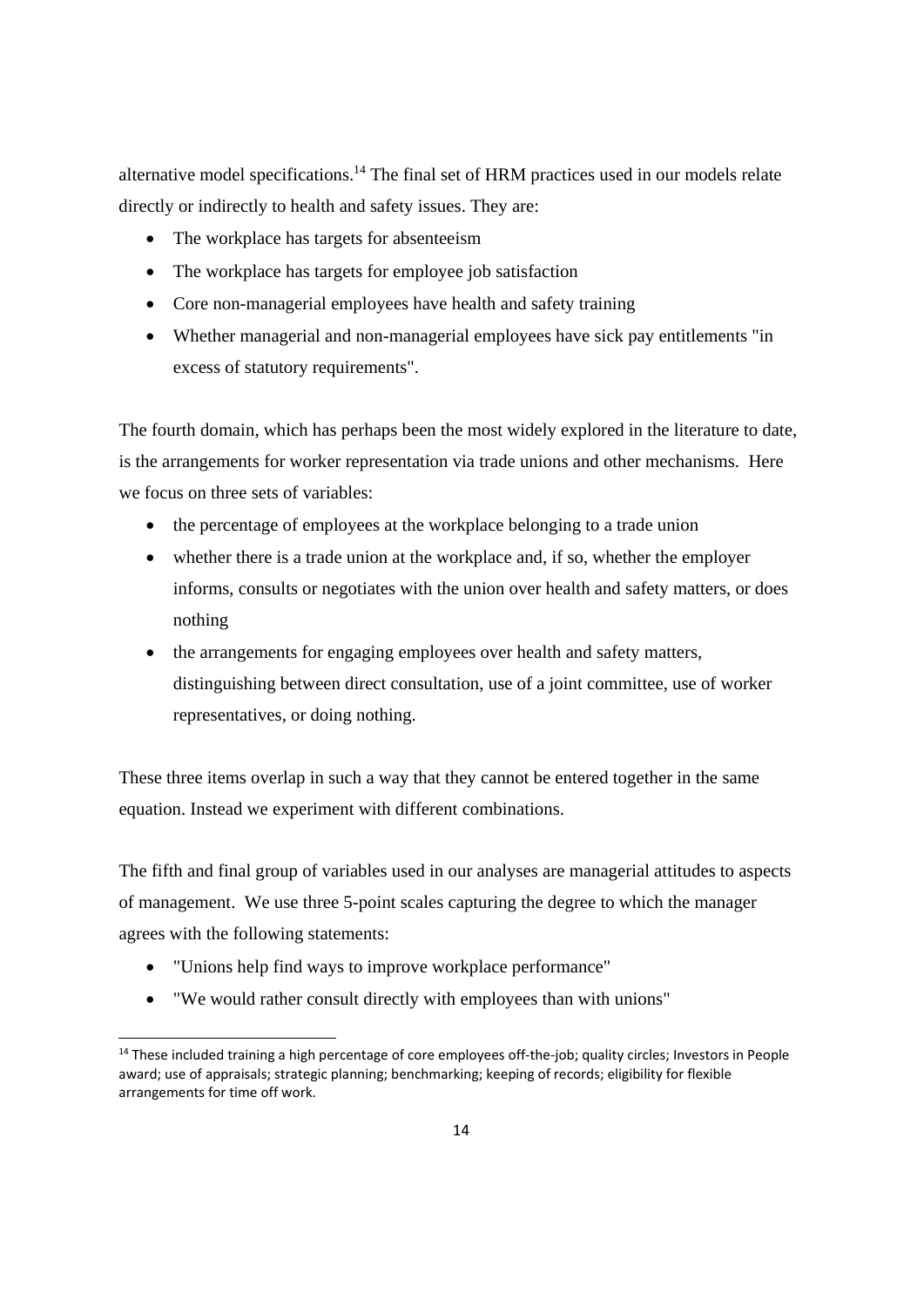"We do not introduce any changes here without first discussing the implications with employees"

In capturing part of managerial style and orientation they are interesting in their own right, but they might also capture some of what lies behind managers' choices in terms of health and safety arrangements. These attitudes are incorporated as a sensitivity check when exploring the association between risk and control ratings and worker representation and health and safety arrangements.

We use dummy variables to capture instances in which workplaces have missing data on particular items, thus limiting the loss of observations due to missing data. Our final estimation sample is between 2,579 and 2,584 depending on the model.

#### 4. RESULTS

Our baseline results are presented in Table 3. The model specifications are identical for the two dependent variables log risk rating and log control rating.

#### [INSERT TABLE 3]

Perceptions of health and safety risks and employee control of those risks differ with the characteristics of managerial respondents. Finance Managers and, to a lesser extent, Owner Managers and General Managers, give lower risk ratings than their professional HR Manager counterparts whose expertise is signalled by their job title.<sup>15</sup> Perceptions of control do not differ according to the manager's job title. Those who are directly responsible for health and safety matters at the workplace perceive employee control of health and safety risks to be a little greater than those who do not have direct responsibility. Managers' gender also matters:

<sup>&</sup>lt;sup>15</sup> HR specialists are indicated with job titles such as "Human Resource Manager" or "Manager of Employment Relations".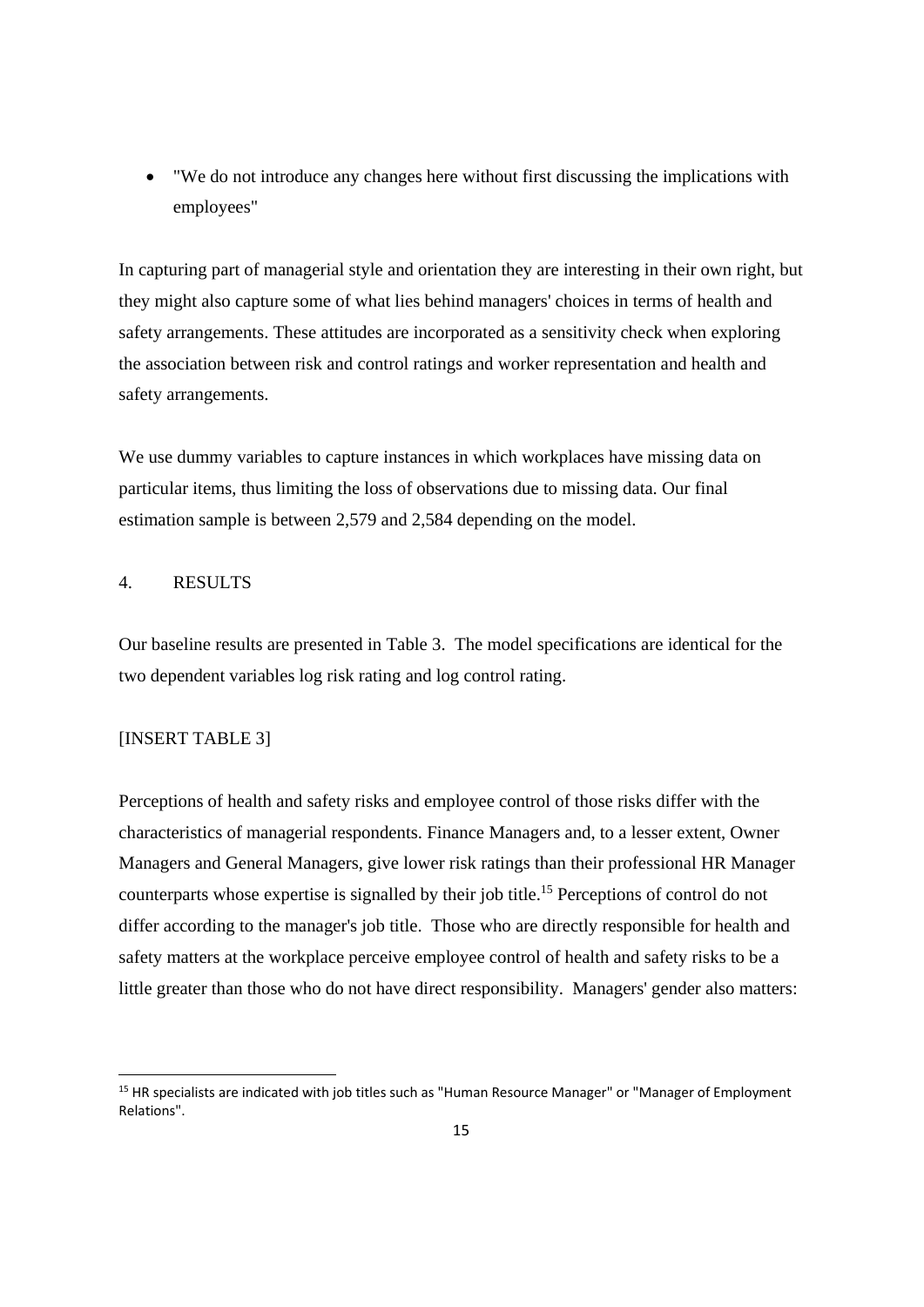ceteris paribus female HR managers think employees face greater risks and have less control over those risks than their male counterparts.

There is a substantial literature pointing to the importance of firm size and, in particular, the distinction between small, medium-sized and large organisations, in determining job-related risks, health and safety outcomes and worker wellbeing. For example, using the 2004 WERS Forth et al. (2006) find job satisfaction differs by firm size. Reviewing the literature Pouliakas and Theodossiou (2010: 15) suggest health and safety risks are greatest in medium-sized companies. The hypothesis underpinning a number of studies is that larger organisations are better able to devote resources to controlling health and safety risks, either through supervision, training and support or thorough risk assessments, than smaller organisations. However, variables capturing organizational size, such as whether the workplace belonged to a larger organization, firm size, and the number of establishments owned by the organisation, were not statistically significant. We retained the number of employees at the workplace in the model but this is also statistically non-significant (as was a squared term which has been removed).

However, two other "structural" features of the workplace were statistically significant having accounted for industry affiliation. Public sector employees faced lower risks than their private sector counterparts, but they were also thought to have less control over those risks.<sup>16</sup> The location of the workplace also mattered: the regional dummies are jointly statistically significant in both the risk and control models.<sup>17</sup> However, it is difficult to find a rationale for the pattern of regional effects. Workplaces in the North East, the East of England, and the West Midlands appear to have the lowest risk ratings whilst the East Midlands and the South East (which is the reference category) have the highest. Differences are less pronounced with

 $16$  This finding is worthy of further examination given the strong correlations between industrial sector, worker representation and public sector. For instance, split analyses for the public and private sectors may be informative.

<sup>&</sup>lt;sup>17</sup> We use Wald tests to establish whether sets of variables are jointly significant (the testparm command in STATA).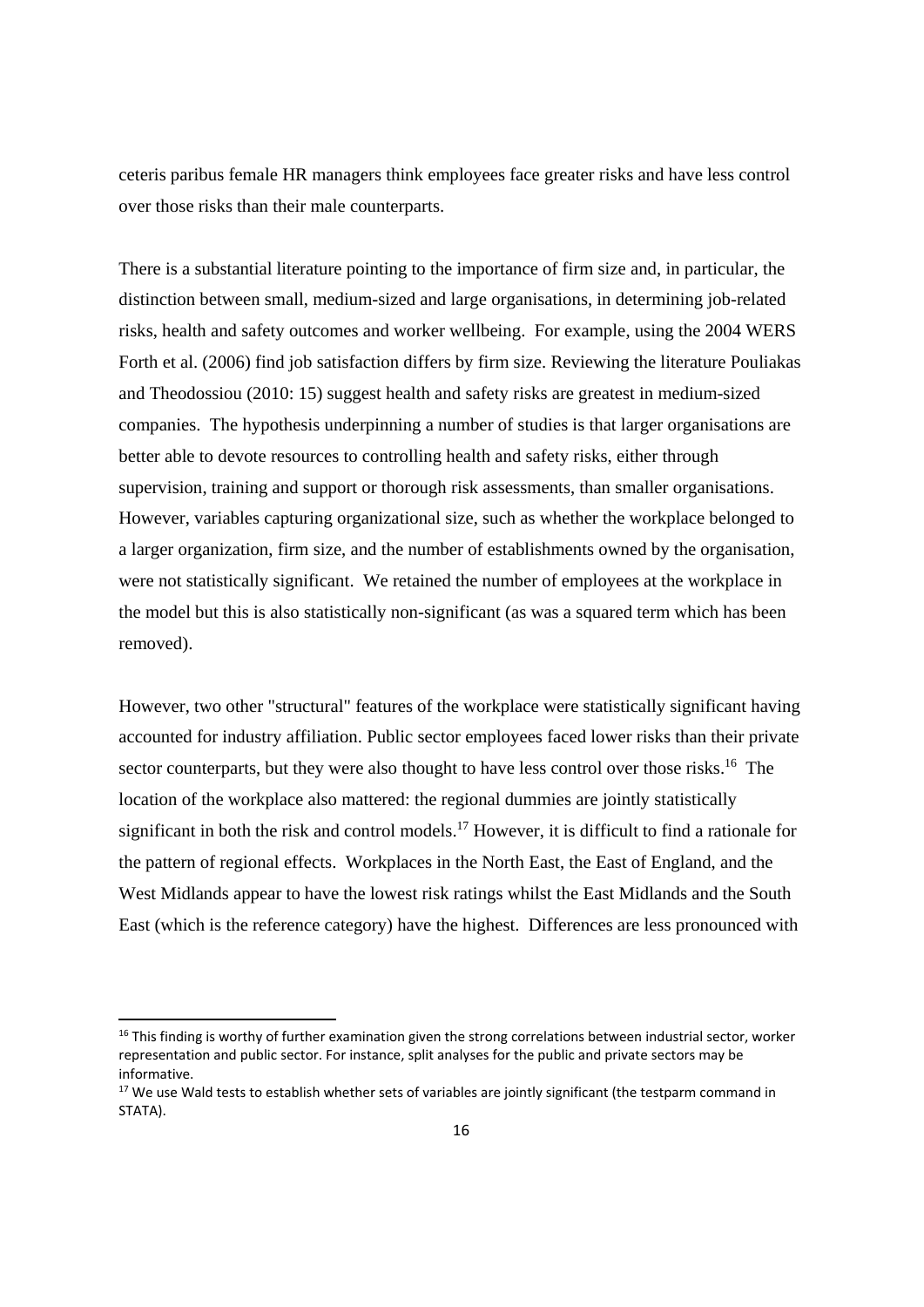regard control ratings: workplaces in the North East have the highest control ratings while Wales and Scotland have the lowest.

Since different occupations carry different levels of risk (Smallman, 2001) it is hardly surprising to find that the occupational mix at the workplace is strongly linked to managers' risk ratings. The single-digit occupational classification for the largest non-managerial occupational group is jointly statistically significant in the risk ratings model. Workplaces where the largest occupation is Skilled Trades or Process, Plant or Machine Operatives had significantly higher risk ratings than those whose largest occupational group was Professionals (the reference category). However, the occupational composition of the workplace is not significantly associated with control ratings.<sup>18</sup>

If individuals with relatively poor human capital or low bargaining power find it necessary to take up jobs that others prefer to avoid one might expect an association between proxies for poor human capital and low bargaining power to be positively associated with risk ratings and negatively correlated with control ratings. Proxies might include the percentage of ethnic minority employees, the percentage of migrants (distinguishing those from the European Economic Area and those from elsewhere), and the percentage disabled. However, none of these were robustly associated with risk and control ratings.

The percentage of females in the workforce, on the other hand, was negatively associated with risk ratings, though it was not related to control ratings. One might have expected a negative association between the percentage of females at the workplace and risk ratings given gender differences in the occupations and tasks men and women tend to perform, but the finding persists even though the models contain fairly detailed controls for the nature of the work being undertaken at the workplace. It is possible that the percentage female is picking up differences in human capital or bargaining power not otherwise accounted for by the model. Alternatively, women may sort into less risky jobs, as might be predicted by the literature indicating that women are more risk-averse than men (Grazier and Sloane, 2008).

<sup>&</sup>lt;sup>18</sup> Similar findings emerge if we use the percentage of employees in each occupational classification.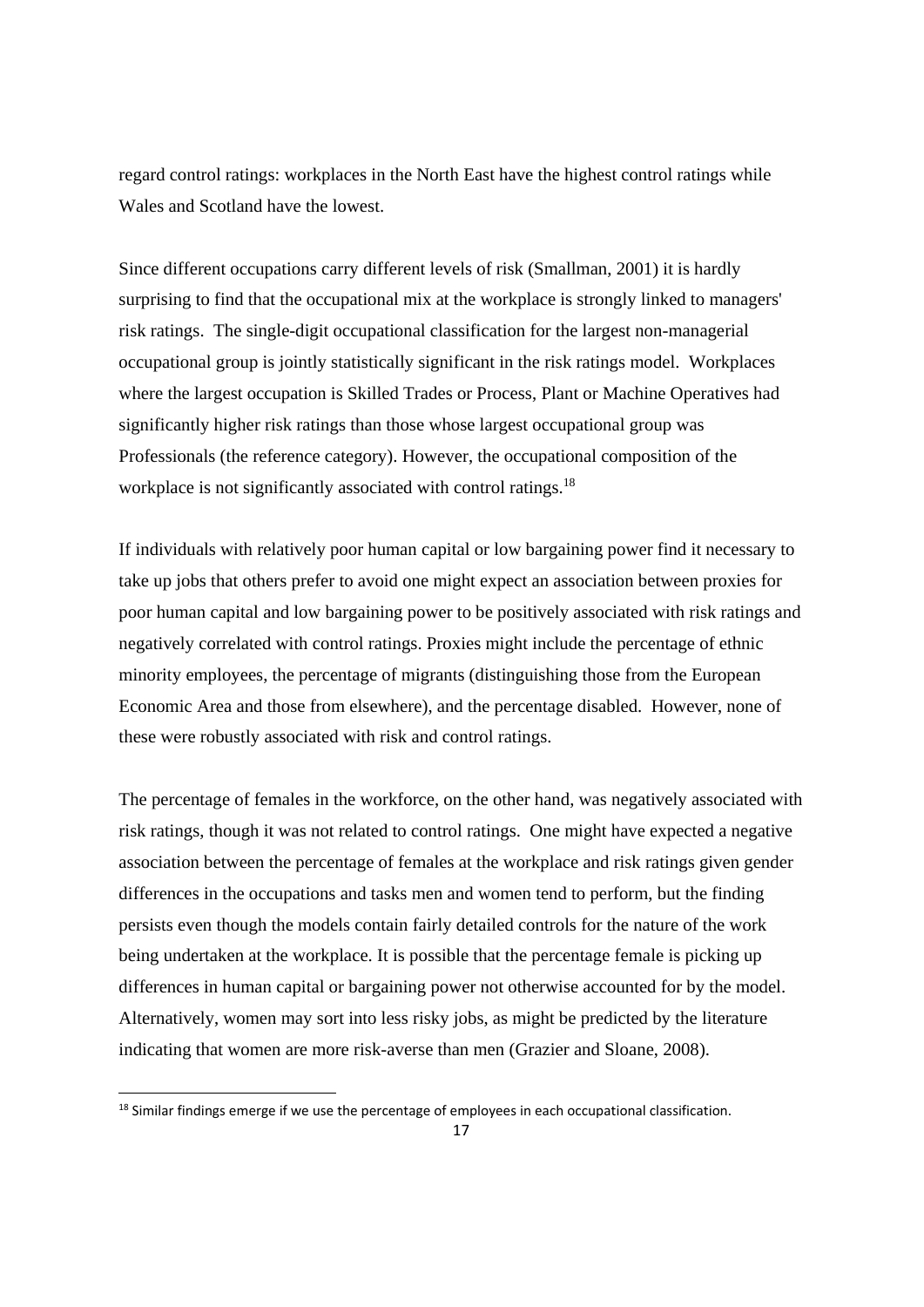There are a number of reasons why one might anticipate a link between health and safety risk and control ratings and workplace performance. For example, workplaces performing poorly relative to others in their industry, or as a result of the recent recession, may face greater difficulties in devoting the time and resource needed in ensuring health and safety matters are adequately addressed at the workplace. Table 3 confirms that the additive performance scale is negatively associated with risk ratings, whereas the perception that the workplace was weakened by the recession is positively associated with risk ratings. However, workplace performance is not associated with employee control over those risks.

Next we turn to the policy and practice domains over which employers have a reasonable degree of choice. We begin with the five items capturing managerial discretion over the way work is organised and rewarded. These prove more important in explaining variance in employee control over health and safety risks than they do in accounting for variance in risk ratings. Taken together these five practices (the extent of team-working, the degree of autonomy teams had, job autonomy, functional flexibility and the incidence of financial incentives) are jointly highly statistically significant in the control ratings models but are only on the margins of statistical significance (at a 90% confidence level) in the risk ratings models.

Neither the extent to which employees are working in teams nor the autonomy those teams have are significantly associated with the degree of risk employees face. But both are linked to control of those risks, albeit in different ways. Control ratings rise with the percentage of employees working in teams, but fall with the degree to which those teams are fully autonomous of the managerial hierarchy.19 This second finding is consistent with Robinson and Smallman's (2006: 99) conjecture that "a situation in which too much freedom and a lack of clear guidelines or procedures about how work is to be done may be counterproductive". An alternative conjecture is that the degree to which teams operate autonomously is an

<sup>&</sup>lt;sup>19</sup> This may partly explain Robinson and Smallman's (2006: 98) finding that, at least in manufacturing, autonomous team working is associated with higher injury rates when compared to semi-autonomous team working.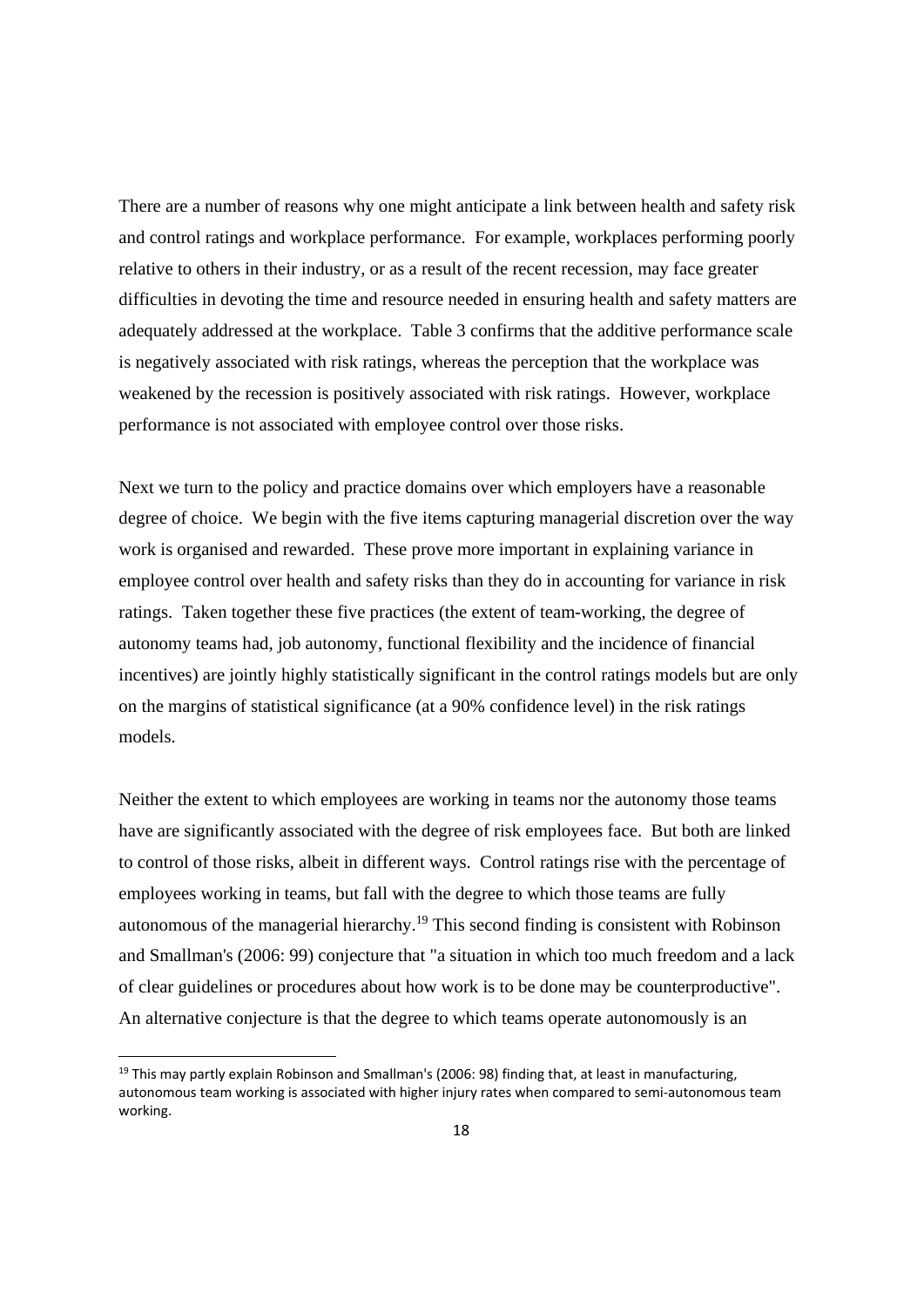indicator of the degree to which team-working entails labour intensification, as opposed to a means of job enrichment as it is often characterised in the HRM literature (Wood and Bryson, 2009).2021

Worker autonomy at the job-level - as indicated by an additive scale capturing the degree to which core non-managerial employees have variety in their work, discretion over how they do their work, control over the pace at which they work and involvement in decision over how their work is organised - is positively associated with control ratings but is not associated with risk ratings.<sup>22</sup>

By linking pay to performance, either at individual, group or organisation level, incentive pay systems are often identified as mechanisms encouraging employees to work harder than they might otherwise have done under a fixed pay contract where employees are paid for the time they work. They therefore have the potential to increase health and safety risks where workers increase the pace at which they are working. The desire to raise output under performance pay contracts may also encourage workers to limit the time they spend "off-line" in training, or in servicing equipment, potentially increasing risk and reducing employee control over health and safety risks. In fact the number of incentive schemes used at the workplace was negatively associated with risk ratings and was not significant in the control ratings models.

<sup>&</sup>lt;sup>20</sup> In earlier versions of the model we incorporated a dummy variable capturing just-in-time production. This was not associated with risk ratings, but it was negatively associated with control ratings. However, the finding was not robust to alternative model specifications.

 $21$  The literature on sickness absence focuses on the degree to which workers are complements or substitutes for one another. It generally finds absence taking is lower where workers are complements, especially when combined with team incentives, because the absence of a small number of workers can substantially reduce team output.

 $22$  Analyses of the 1998 WERS suggest that the association between job autonomy and injuries and illnesses is a little more complex. Control over the pace of work is associated with lower injury and illness rates in both manufacturing and services. Having a lot of variety in one's work is positively associated with illness in services but negatively associated with injury in manufacturing. Discretion over how one performs one's job tasks is strongly positively associated with illnesses in the manufacturing sector (Robinson and Smallman, 2006: 97‐99). These complex relationships suggest more investigation of job autonomy and its components might be merited.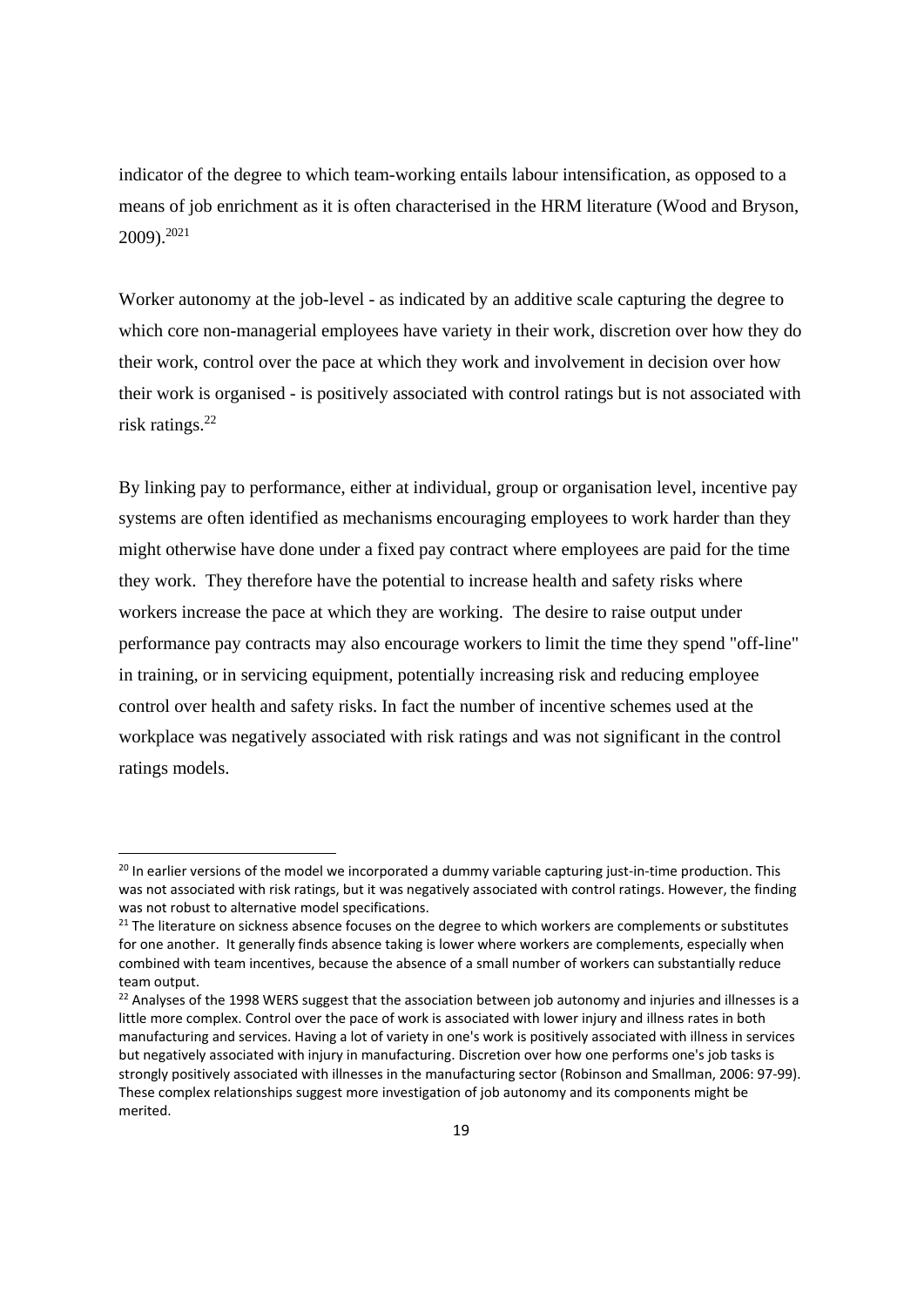The only work organisation practice significantly associated with both risk and control ratings was functional flexibility on the part of core non-managerial employees as indicated by actually doing jobs other than their own at least once a week. This practice, often advocated by HRM practitioners as a means of increasing work efficiency and minimising costs, is significantly associated with higher risk ratings and lower control ratings.

Manager-initiated work reorganisation adversely affects employees' subjective wellbeing (Bryson et al., 2013). It is also possible that such workplace innovations could disrupt procedures, policies and ways of doing things in a way that creates new health and safety risks, or reduces employee control over those risks. We therefore tested the association between managerial innovations over the previous two years and risk and control ratings. There was no association so these variables are omitted from the model.<sup>23</sup>

Employers also exercise choice over work organisation by deciding what sorts of employment contracts they will offer to their staff, and the extent to which they resort to flexible forms of labour to complement their core staff. We investigated the role of annual hours contracts, zero hours contracts, temporary agency workers, freelancers, home-working, fixed-term contracts, part-time working, and shift-work, as well as an additive scale for non-standard contracts (summing all these contracts except part-time working which is widespread). The value of contingent contracts from an employer perspective is that they offer greater flexibility over hiring and firing decisions, and enable employers to bring in staff for short periods to perform discrete tasks, or to meet fluctuations in demand for goods or services, without incurring the costs that labour adjustments may entail when dealing with permanent employees. From a health and safety perspective, however, they may increase the complexity of work organisation as permanent staff seek to coordinate and work alongside those in nonstandard contracts. Workers on such contracts may be less familiar with working practices at

 $23$  The survey items are based on the question: "Over the last two years has management here introduced any of the changes listed on this card....Introduction of performance related pay; Introduction or upgrading of new technology (including computers); changes in working time arrangements; changes in the organisation of work; changes in work techniques or procedures; introduction of initiatives to involve employees; introduction of technologically new or significantly improved products or services".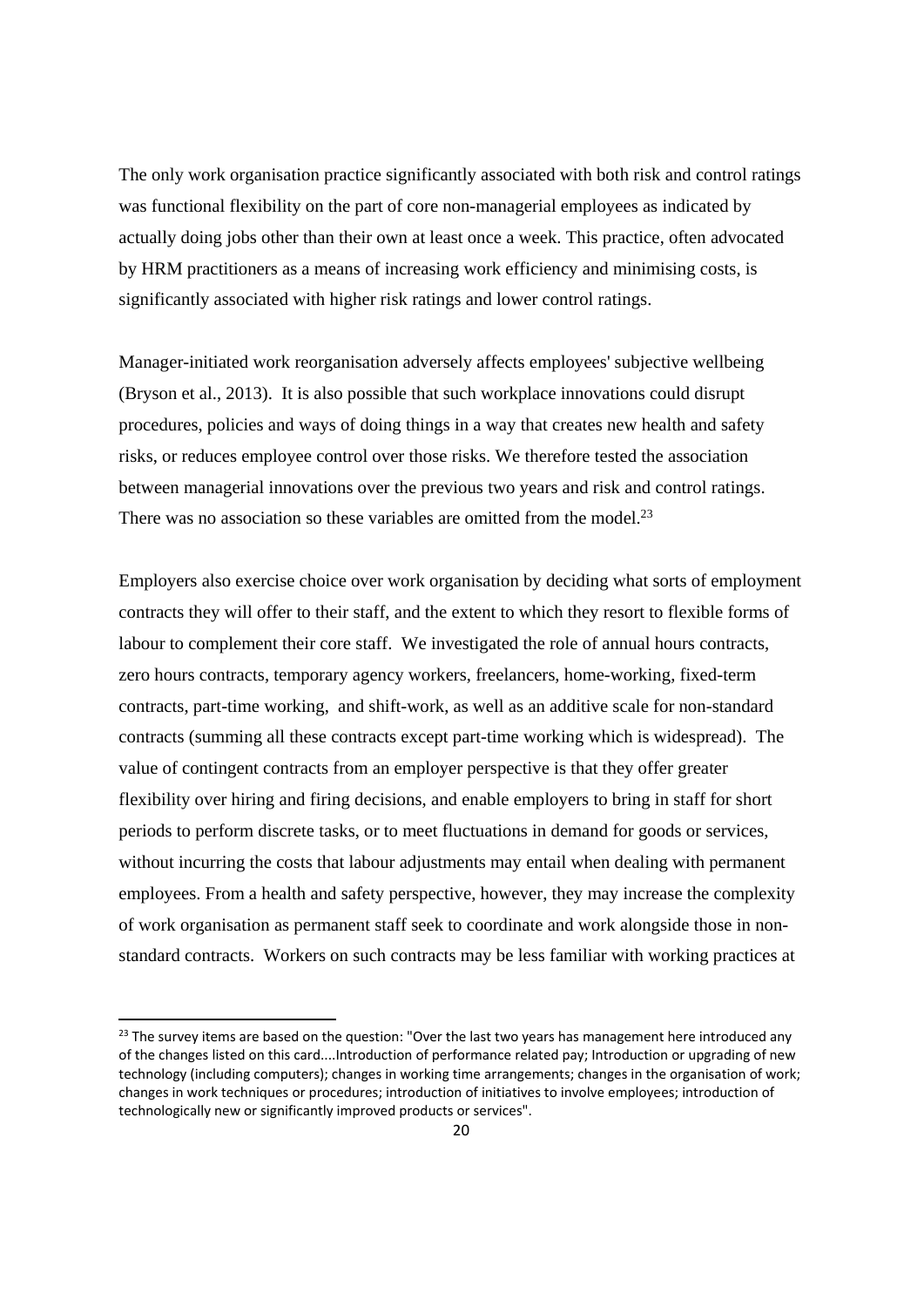a particular workplace, and employers may be less inclined to train them and explain health and safety procedures to them. For these reasons one might anticipate that they are linked to higher risk ratings and lower control ratings. In general this proved not to be the case so variables capturing these contingent contracts are excluded from the model. The only exception is shift-working, a form of contract which is often offered to permanent staff. Shiftworking is associated with employees facing higher health and safety risk, but it is not associated with control ratings. The result is unsurprising given the association between increased injury probabilities and shift-working found in other studies (Robinson and Smallman, 2006: 98).<sup>24</sup>

There is renewed interest in the potential value of target setting, performance monitoring via record systems, and incentive structures following the work of Bloom et al. (2014) indicating an association between management practices (sometimes loosely termed "HRM practices") and firm productivity. Their relationship to workplace health and safety has not been examined so systematically. We investigated a wide range of potential indicators to establish what correlation, if any, they had with risk and control ratings. Many were not associated with either outcome.<sup>25</sup> The subset of five practices retained in Table 3 are jointly statistically significant in both models. In general, setting targets was not significantly associated with risk and control ratings, but there were two exceptions. Targets for absence were negatively associated with employees having control over the health and safety risks they faced, as might be expected if employers wishing to pro-actively manage the risks employees faced chose to do so through top-down management practices. Targets for employee satisfaction, on the other hand, are positively associated with control ratings. The literature indicates that employee satisfaction rises with job control (Bryson et al., 2014) so it is perhaps unsurprising to find that employers targeting employee job satisfaction are prepared to cede control over

 $24$  Pouliakas and Theodossiou (2010: 14) review the literature indicating that a variety of working time arrangements adversely affect workers' physical and psychological health through a range of mechanisms such as exhaustion and interruption to sleep patterns.

 $25$  These included benchmarking against other workplaces ("examining the ways things are done at other workplaces and comparing them with this workplace"); award of Investors in People; strategic planning; quality circles; the extensive use of off-the-job training; and the maintenance of records in relation to matters such as sales, costs, profits, productivity, quality of output, labour turnover, absenteeism, and workforce training.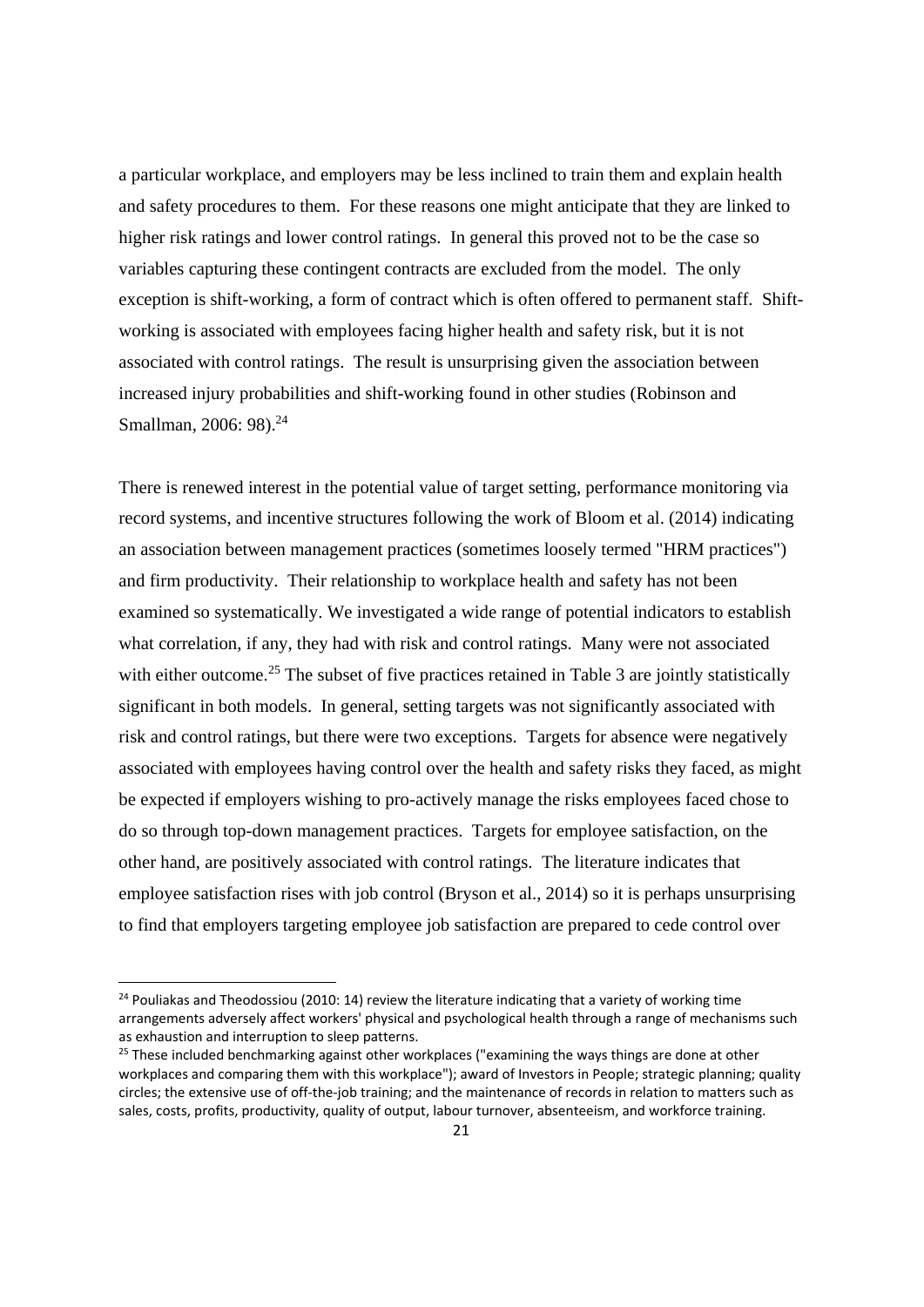health and safety risks to their employees. Neither target was significantly correlated with risk ratings.

Health and safety risk ratings are higher in workplaces reporting that core non-managerial employees are given health and safety training. In a similar vein Robinson and Smallman (2006: 98) find OSH training is positively correlated with injuries and illnesses in the service sector. Both sets of findings do not necessarily indicate training is ineffective in tackling risks. It is equally plausible that employers only offer training in circumstances where they perceive the risks to be higher, that is, the training measure is endogenous with respect to risk. Nevertheless it is informative to note that OSH training is not associated with greater employee control over risks, as one might have expected in training provided employees with means to take control over the risks they face.

Whether employers choose a sick pay scheme offering employees entitlements above the statutory minima is potentially informative about employers' preparedness to compensate employees for the risks they face at work. If viewed as a fringe benefit for employees running higher health and safety risks, it might be positively correlated with risk ratings, just as one might anticipate a positive correlation between wages and risk if higher wages were operating as a compensating wage differential.<sup>26</sup> If payment of sick pay above the statutory minima is an indicator of an "enlightened" employer concerned with employee welfare this might be positively correlated with the employer's propensity to cede control over health and safety risks to employees. Neither conjecture is supported in the models: sick pay arrangements are not significantly correlated with control or risk ratings.

Our final set of variables in the model are those capturing worker representation at the workplace on health and safety matters and more generally. The literature referred to earlier focuses largely on the relationship between worker representation and injury and illness rates.

 $26$  For a review of the literature on poor working conditions, health and safety risks and compensating differentials see Pouliakas and Theodossiou (2010). We entered the percentage of employees in different wage bands into our regressions but the wage distribution was not statistically significant in either the risk or control models.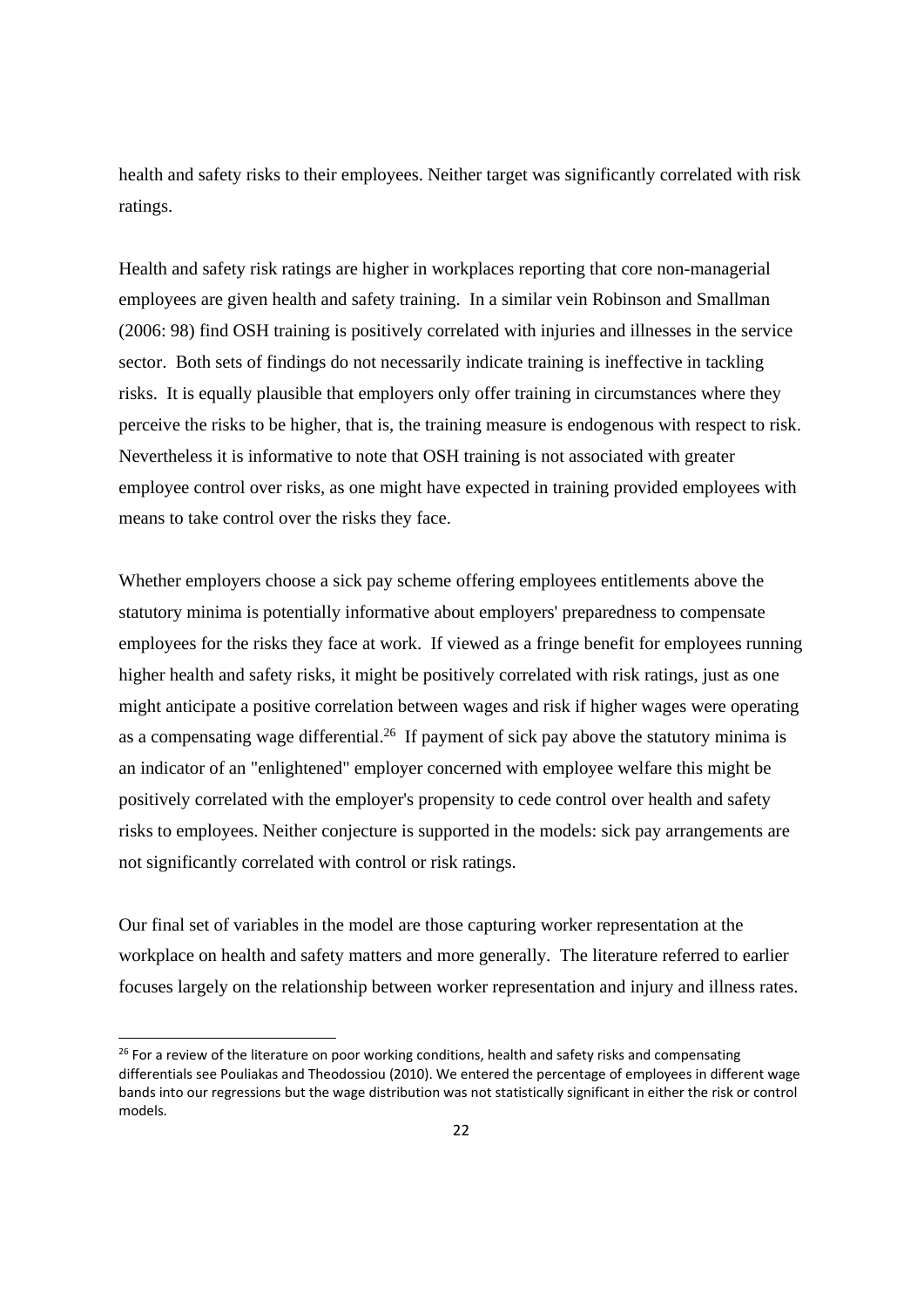The analysis here is different in that it focuses on managerial perceptions of health and safety risks and employee control over those risks. Consequently, our analyses do not have to contend with the difficulty in interpreting associations when workers with stronger forms of representation are more likely to report a given accident, injury or occupational illness.

It is well-established that worker demand for union representation rises with the problems employees face at work (Bryson and Freeman, 2013). This is likely to mean that union presence and the strength of a given union, as indicated by the percentage joining the union (union density) will be endogenous in models estimating risk ratings. One might therefore expect them to be positively correlated. Some earlier studies have sought to tackle the endogeneity of union status using instrumental variables. This has not been attempted in the current draft of the paper.

One might anticipate a positive correlation between unionisation and control ratings if worker representatives are successful in mitigating risks by bargaining in favour of more employee control over risks.

As in earlier papers we distinguish between union incidence and the nature of worker representation in health and safety matters. The latter are captured by the formal nature of health and safety arrangements but also, in alternative models, by the nature of union involvement in health and safety - specifically whether the employer negotiates with the union over health and safety matters, consults the union, simply informs the union or does nothing at all.

In investigating the association between worker representation and risk and control ratings we check the sensitivity of results to the inclusion of the three managerial style variables discussed in the last section which identify the manager's attitudes towards dealing with unions versus dealing directly with employees.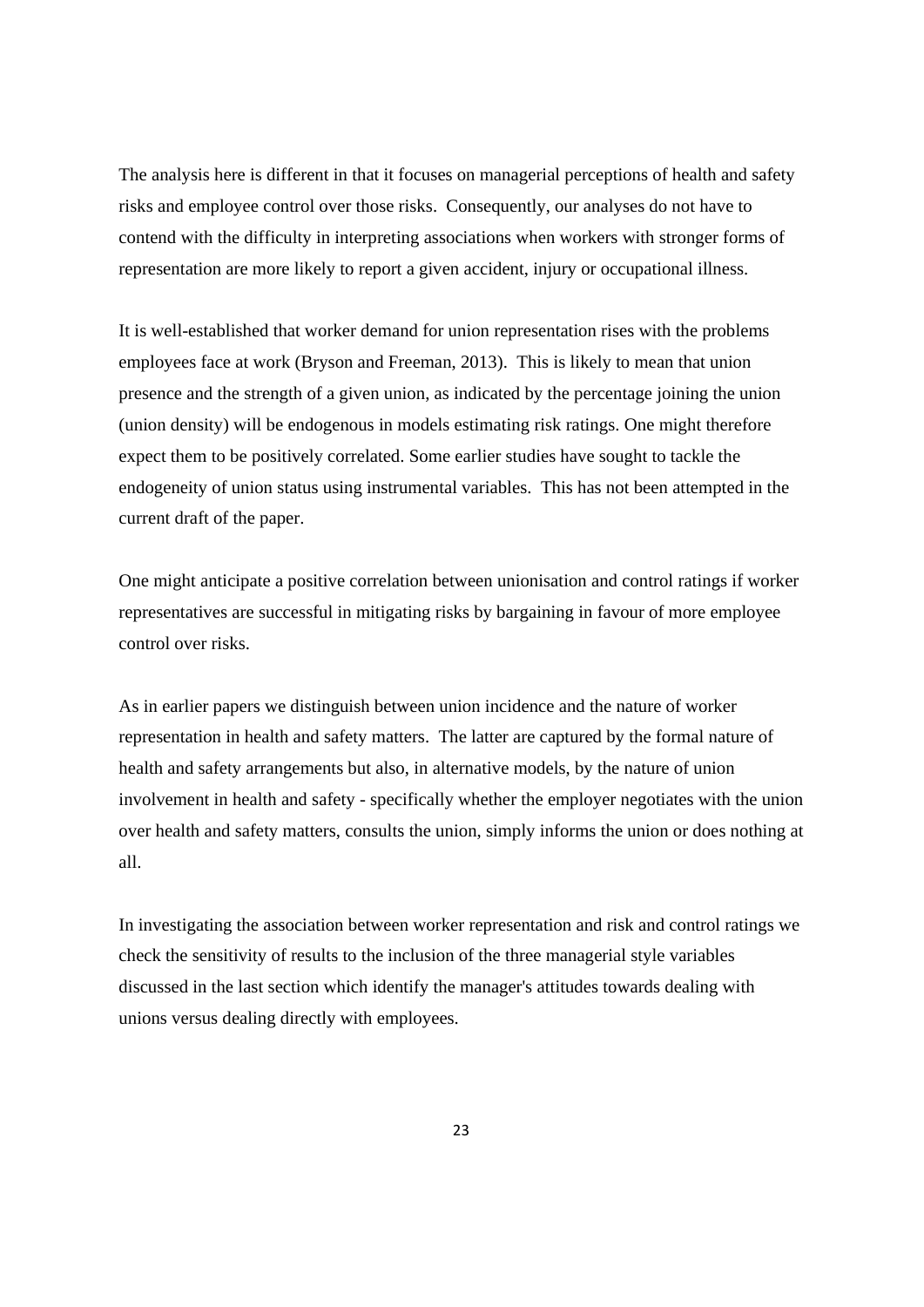As anticipated, there is a positive statistical association between union density and risk ratings suggesting, perhaps, that worker demand for union representation rises with health and safety risk. However, union density is uncorrelated with control ratings. This is the case whether or not one controls for the level of risk at the workplace and regardless of whether one controls for managerial attitudes.<sup>27</sup> If one treats union density as a proxy for union bargaining power the implication is that it has little bearing on employees' ability to control the health and safety risks they face at work.

Conditioning on union density, Table 3 shows arrangements for worker representation on health and safety matters makes little difference to control ratings but, relative to the reference category of direct consultation between management and employees, having worker representatives is associated with lower risk ratings. There is no difference in risk ratings in workplaces with joint committees relative to those with direct consultation.

Some observers argue that the rights to worker representation on health and safety matters are weaker in non-unionised workplaces in spite of legislative changes in the 1990s (Robinson and Smallman, 2006: 88). We therefore split the sample according to whether the workplace had a recognised trade union. Links between representation and risk and control ratings did not differ significantly in the two sectors.

In the union sector we are also able to distinguish between scenarios in which the employer negotiates, consults, informs or does not engage with a union over health and safety. However, these variables were not jointly statistically significant in either the risk or control models.

<sup>&</sup>lt;sup>27</sup> When introduced into the control rating model reported in Table 3 log(risk) is negative and statistically significant (-.07, t-stat=2.92) but the coefficients on union density are essentially unchanged. When introduced into the control rating model reported in Table 3 the three employer attitudes variables are jointly statistically non‐significant and have no bearing on union density.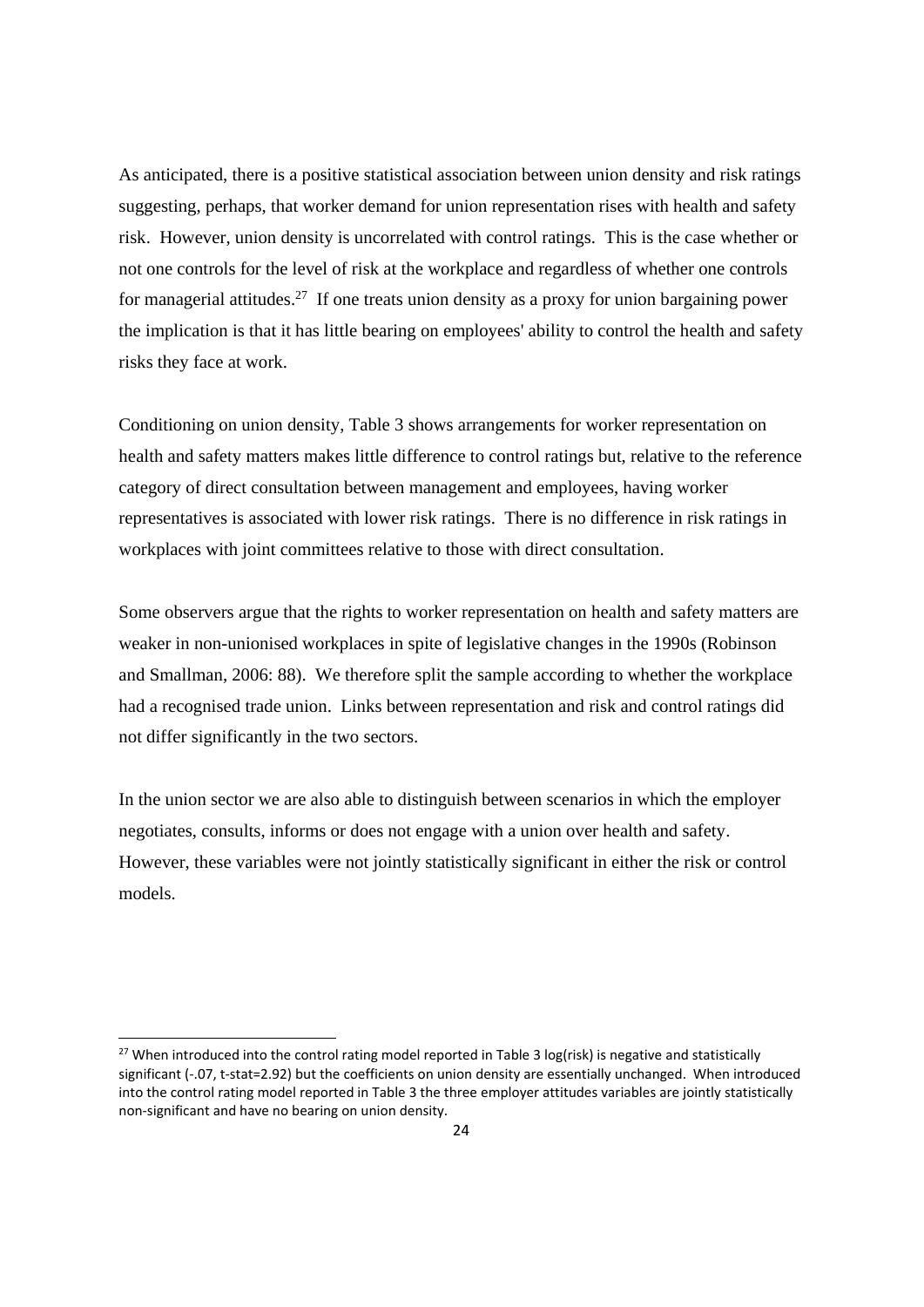#### 5. SUMMARY AND CONCLUSIONS

To our knowledge this is the first analysis of managerial ratings of health and safety risks and their workplace and employee control over those risks. We are able to do so because new questions, sponsored by the Health and Safety Executive, were inserted into the 2011 Workplace Employment Relations Survey. Appropriately weighted, this is a nationally representative survey of all workplaces in Britain with at least 5 employees. Although earlier versions of the survey have been used extensively to explore the correlates of workplace injuries and illnesses, the prime focus of this literature has been the arrangements for worker representation in health and safety matters. This started to change a few years ago, with growing interest in non-union forms of information, communication and consultation. This paper takes this broader focus a step further by investigating the associations between an array of workplace practices and policies that may impinge upon the risks workers face in the workplace and their ability to control those risks.

This is the first paper to identify the correlates of workplace managers' perceptions of the health and safety risks faced by workers and the degree to which workers have control over those risks. The risks workers face and the control they have over those risks are weakly negatively correlated. Managerial risk ratings are positively associated with both injury and illness rates, but not with absence rates. Control ratings are also positively associated with injury and illness rates, but they are negatively correlated with absence rates. Workers are more likely to be exposed to health and safety risks when their workplace is performing poorly and where it has been adversely affected by the recession. Union density is positively associated with risks but is not associated with worker control over risks. Having on-site worker representatives dealing with health and safety is linked to lower risks than direct consultation between management and employees over health and safety. However, there is no evidence that particular types of health and safety arrangement are related to worker control over health and safety risks.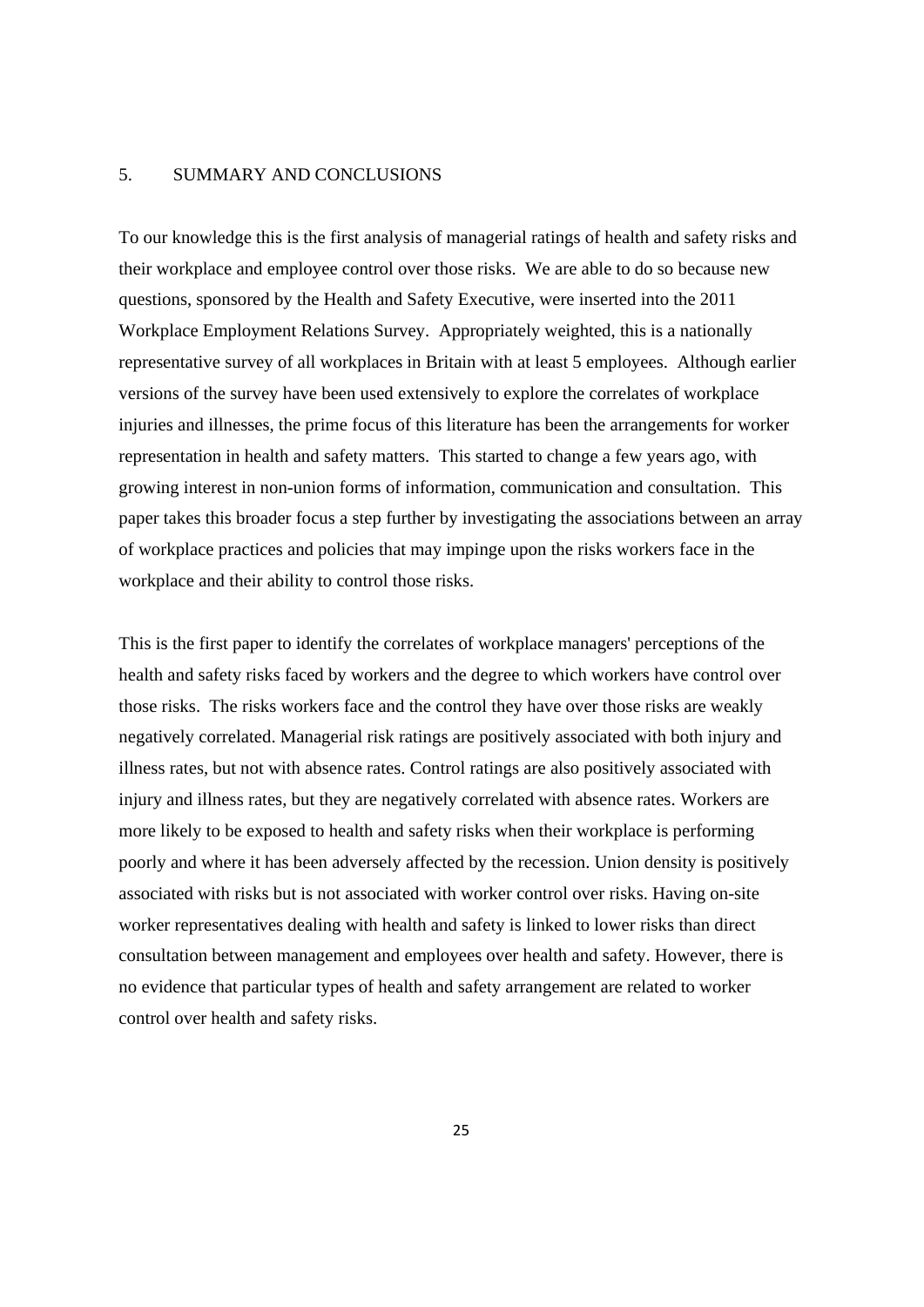#### **REFERENCES**

Bloom, N., Lemos, R., Sadun, R., Scur, D. and Van Reenen, J. (2014) "The New Empirical Economics of Management", *NBER Working Paper No. 20102* 

Bryson, A., Dale-Olsen, H. and Barth, E. (2013) 'The Effects of Organizational Change on Worker Wellbeing and the Moderating Role of Trade Unions', *Industrial and Labor Relations Review*, 66, 4: 989-1011

Bryson, A. and Freeman, R. B. (2013) 'Employee Perceptions of Working Conditions and the Desire for Worker Representation in Britain and the US', *Journal of Labor Research*, 34, 1: 1- 29

Bryson, A., Forth, J. and Stokes, L. (2014) *Does Worker Wellbeing Affect Workplace Performance?* Department for Business, Innovation and Skills

Fenn, P. and Ashby, S. (2004) "Workplace risk, establishment size and union density", *British Journal of Industrial Relations*, 42, 3: 461-480

Forth, J., Bewley, H. and Bryson, A. (2006) *Small and Medium-Sized Enterprises: Findings from the 2004 Workplace Employment Relations Survey*, London: Department of Trade and Industry

Grazier, S. and Sloane, P.J., (2008) "Accident risk, gender, family status and occupational choice in the UK", *Labour Economics*, 15, 5: 938-957

Nichols, T., Walters, D. R. and Tasiran, A. C. (2007) "Trade unions, institutional mediation and industrial safety: evidence from the UK", *Journal of Industrial Relations*, 49, 2: 211-225

Pouliakas, K. and Theodossiou, I. (2010) "An Inquiry Into The Theory, Causes and Consequences of Monitoring Indicators of Health and Safety at Work", SIRE Discussion Paper No. 120

Robinson, A. M. and Smallman, C. (2006) "The contemporary British workplace: a safer healthier place?" *Work, Employment and Society*, 20, 1: 87-107

Robinson, A. M. and Smallman, C. (2013) "Workplace injury and voice: a comparison of management and union perceptions", *Work, Employment and Society*, 27, 4: 674-693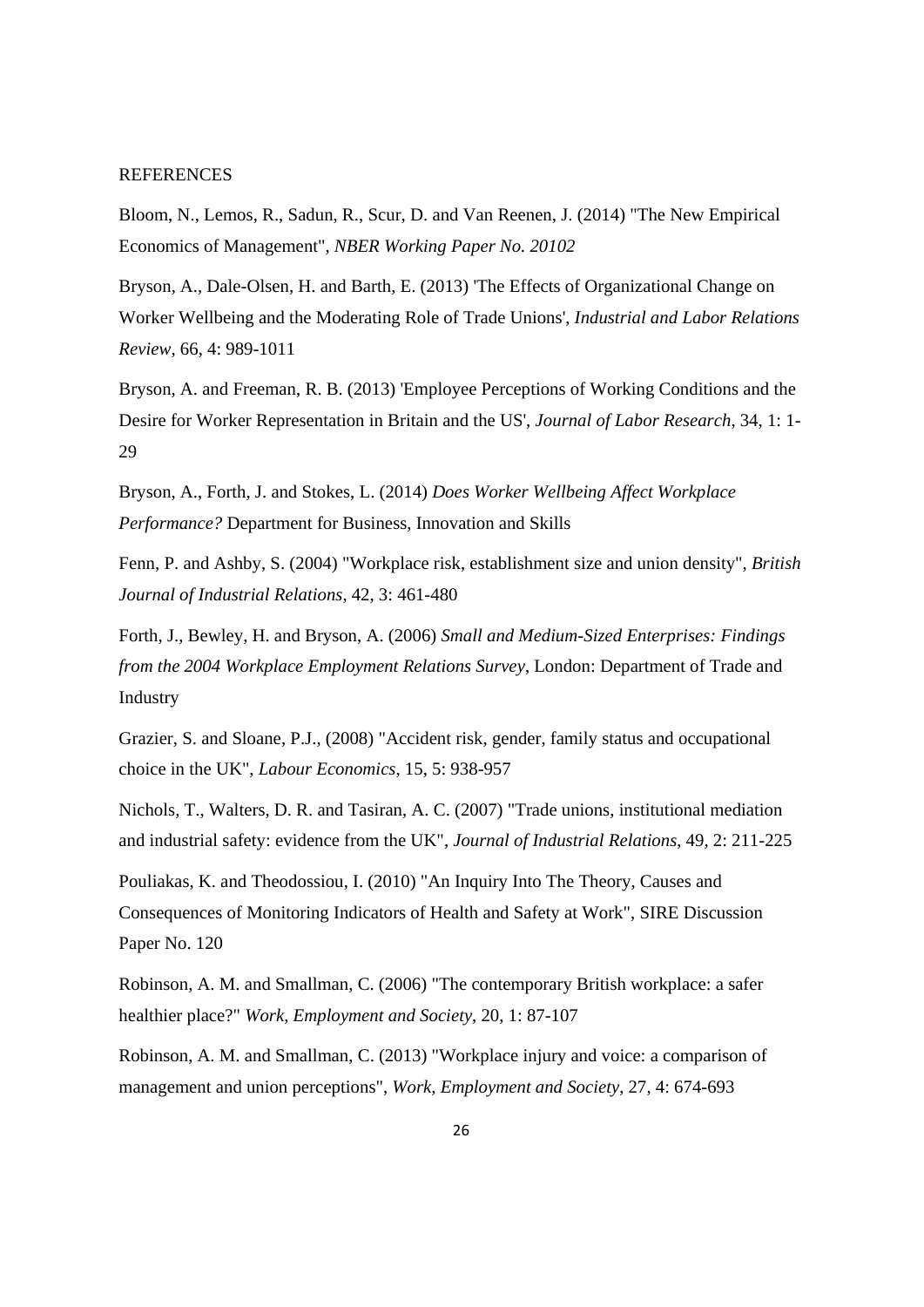Smallman, C. (2001) "The Reality of 'Revitalising Health and Safety'", *Journal of Safety Research*, 32, 4: 391-439

van Wanrooy, B., Bewley, H., Bryson, A., Forth, J., Freeth, S., Stokes, L. and Wood, S. (2013a) *The 2011 Workplace Employment Relations Study First Findings*, ESRC/ACAS/NIESR/DBIS

van Wanrooy, B., Bewley, H., Bryson, A., Forth, J., Stokes, L. and Wood, S. (2013b) *Employment Relations in the Shadow of Recession: Findings from the 2011 Workplace Employment Relations Study*, Palgrave MacMillan

Wadsworth, E. and Walters, D. (2015) "The Determinants of Workplace Health and Safety Practice in the UK", *Policy and Practice in Health and Safety*, 12, 2: 3-22

Wood, S. and Bryson, A. (2009) 'High involvement management', Chapter 7 in W. Brown, A. Bryson, J. Forth and K. Whitfield (eds.) *The Evolution of the Modern Workplace*, pp. 151- 175, Cambridge University Press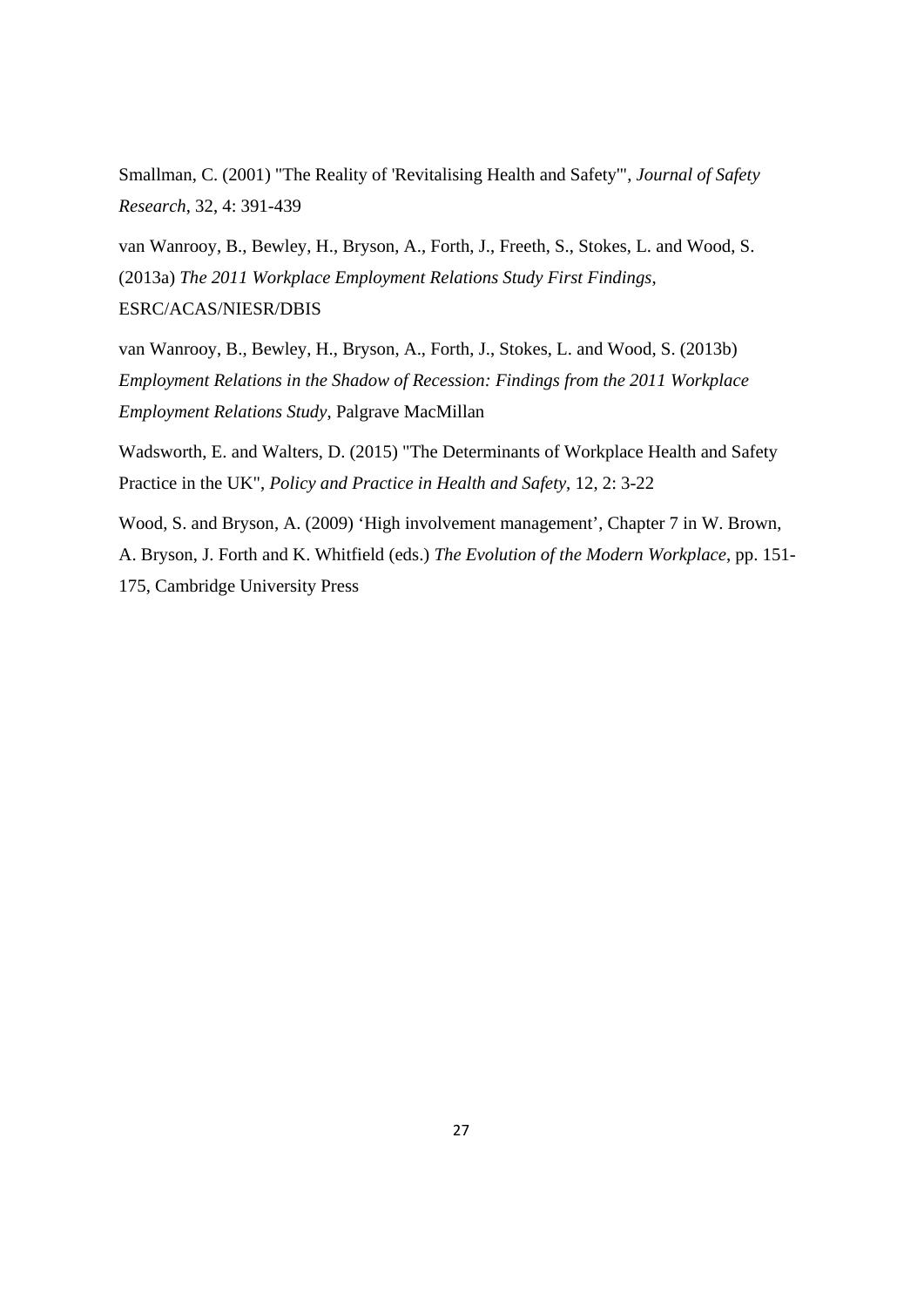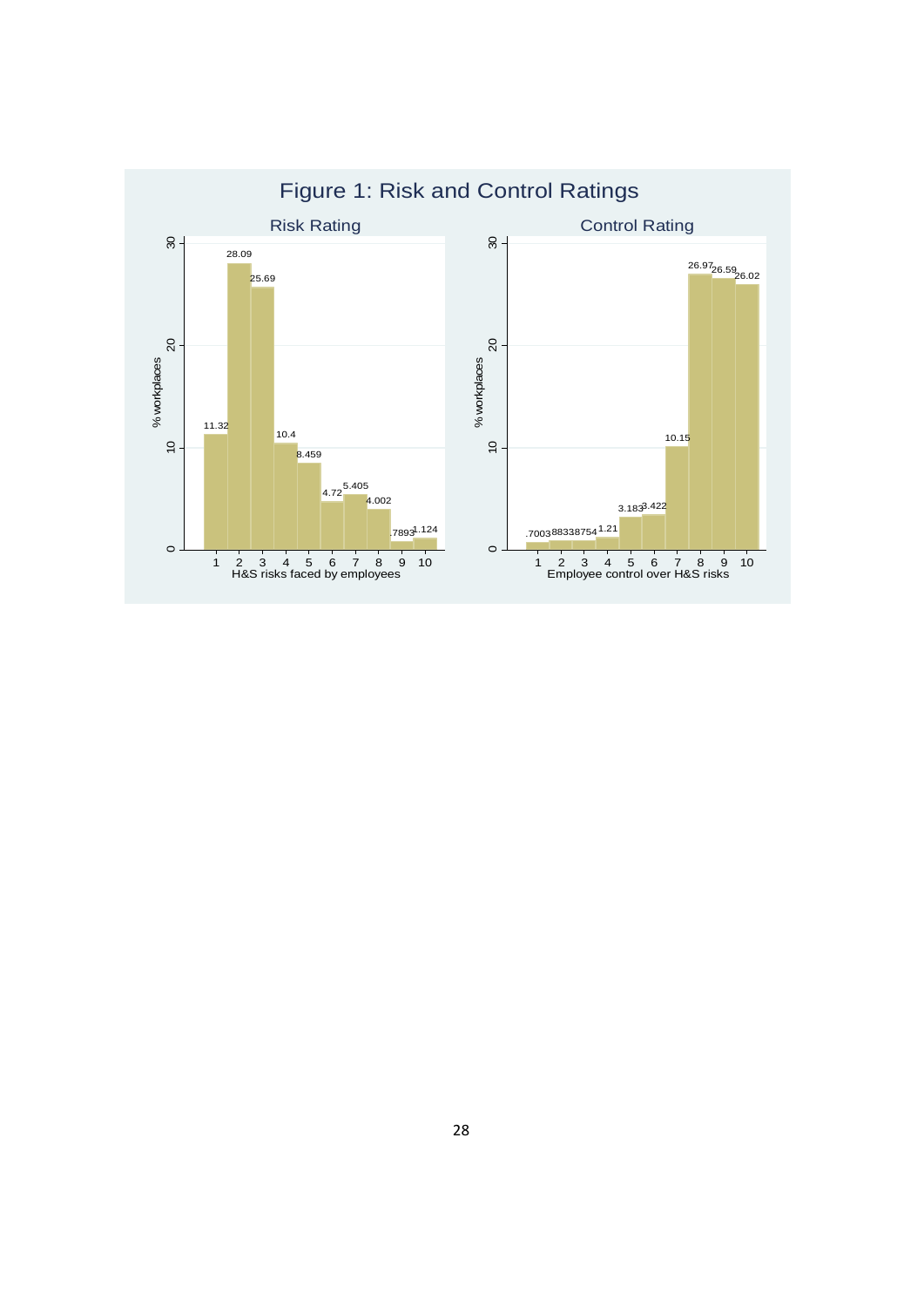|         | Risk                | Cont                | Absence             |                  | Injury Illness |
|---------|---------------------|---------------------|---------------------|------------------|----------------|
| Risk    | 1.0000              |                     |                     |                  |                |
|         | 2661                |                     |                     |                  |                |
| Control | $-0.0809$<br>0.0000 | 1.0000              |                     |                  |                |
|         | 2659                | 2668                |                     |                  |                |
| Absence | 0.0058<br>0.7816    | $-0.0910$<br>0.0000 | 1.0000              |                  |                |
|         | 2270                | 2275                | 2283                |                  |                |
| Injury  | 0.1021<br>0.0000    | 0.0342<br>0.0775    | $-0.0419$<br>0.0452 | 1.0000           |                |
|         | 2661                | 2668                | 2283                | 2680             |                |
| Illness | 0.0836<br>0.0000    | 0.0401<br>0.0382    | 0.1388<br>0.0000    | 0.1915<br>0.0000 | 1.0000         |
|         | 2661                | 2668                | 2283                | 2680             | 2680           |

### **Table 1: Correlation Matrix for Risk, Control, Absence, Injury and Illness**

Note: numbers are bivariate correlation coefficients from survey weighted data. Underneath each coefficient is the p-value and the unweighted number of workplaces on which the correlation is based. Statistically significant p-values are in bold.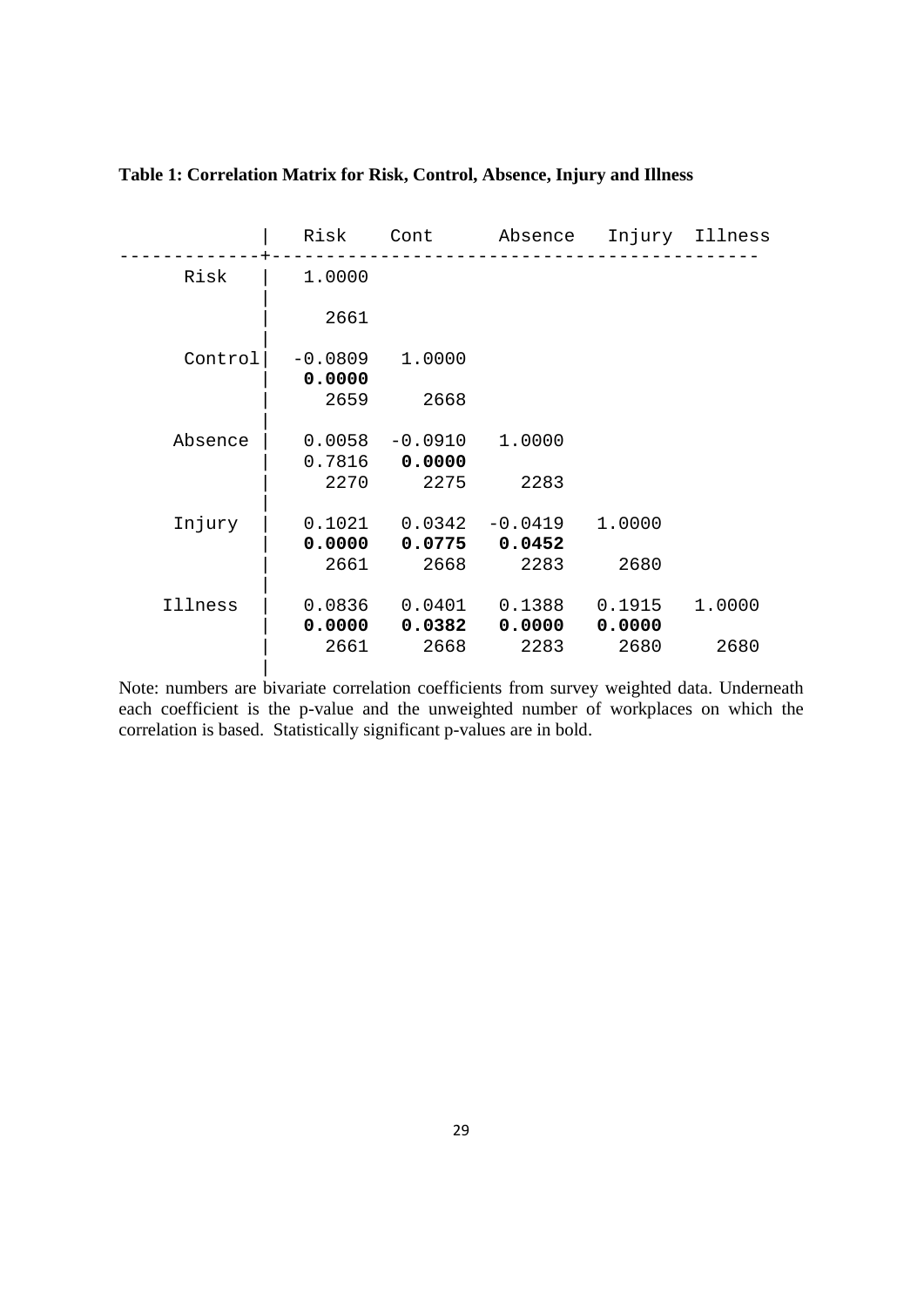**Table 2: The Variance in Log Risk and Log Control Ratings Accounted for by Industry Alone** 

| 1-digit SIC |             | 2-digit SIC |             | 3-digit SIC |      |         |
|-------------|-------------|-------------|-------------|-------------|------|---------|
|             | <b>Risk</b> | Control     | <b>Risk</b> | Control     | Risk | Control |
| r-squared   | 093         | 021         | .162        | .030        | .410 | .215    |
| Unwted N    | 2661        | 2668        | 2661        | 2668        | 2661 | 2668    |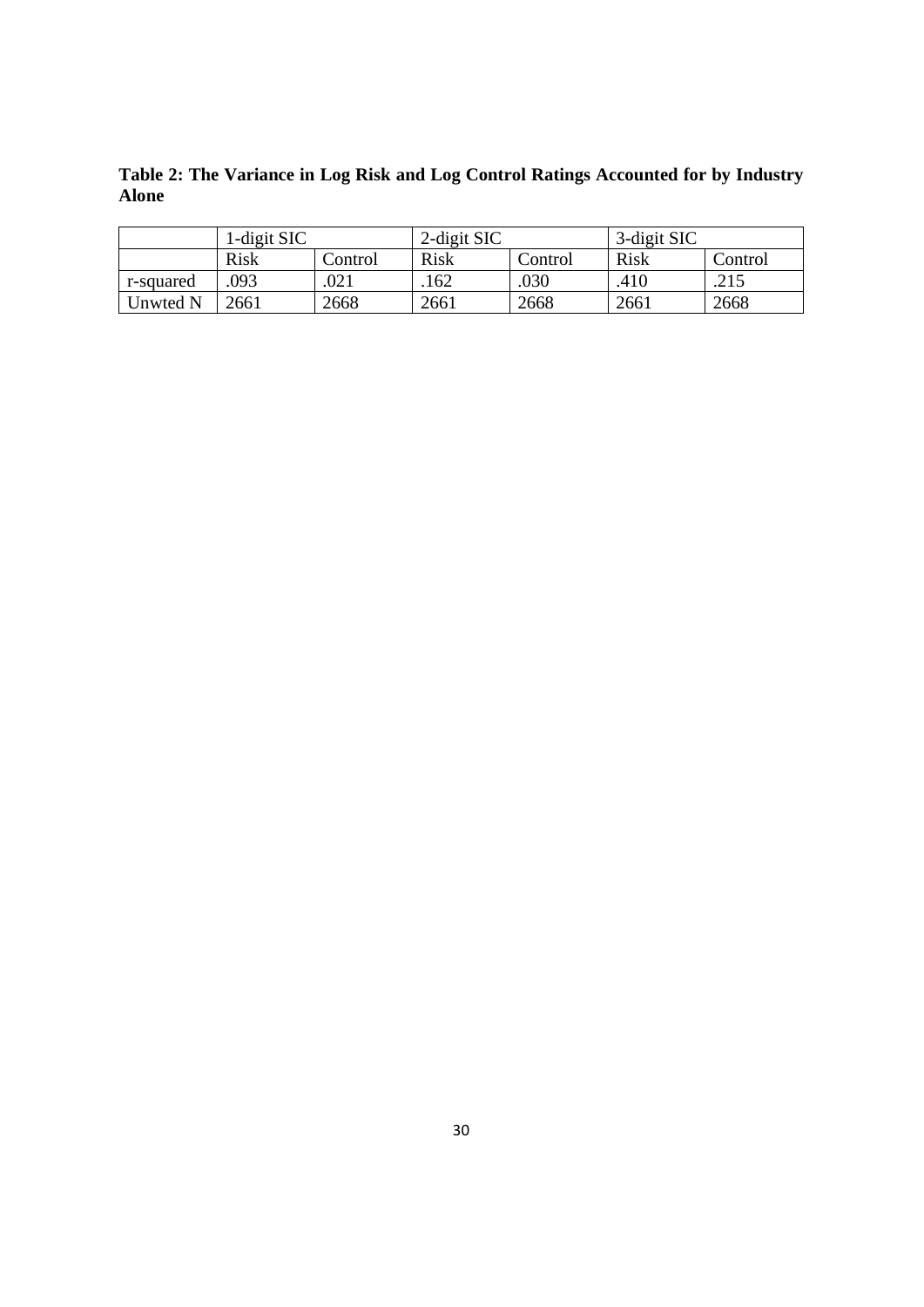### **Table 3: Log Risk and Control Models**

|                                                          | <b>Risk</b> |       | Control   |       |
|----------------------------------------------------------|-------------|-------|-----------|-------|
| Respondent characteristics:                              |             |       |           |       |
| Female                                                   | 0.08        | **    | $-0.04$   | ∗     |
|                                                          | (2.03)      |       | $(-1.85)$ |       |
| H&S responsibilities                                     | 0.05        |       | 0.05      | *     |
|                                                          | (1.19)      |       | (1.94)    |       |
| Job Title (ref.: HR Manager)                             |             |       |           |       |
| Owner/general manager                                    | $-0.08$     |       | $-0.03$   |       |
|                                                          | $(-1.64)$   |       | $(-1.08)$ |       |
| <b>Finance Manager</b>                                   | $-0.3$      | ***   | 0.03      |       |
|                                                          | $(-4.70)$   |       | (0.80)    |       |
| Other                                                    | 0.23        | $***$ | $-0.05$   |       |
|                                                          | (2.21)      |       | $(-0.74)$ |       |
| Workplace characteristics:                               |             |       |           |       |
| Region (ref: South East)                                 |             |       |           |       |
| Yorkshire and Humberside                                 | $-0.03$     |       | $-0.02$   |       |
|                                                          | $(-0.34)$   |       | $(-0.33)$ |       |
| North West                                               | $-0.16$     | $***$ | $-0.01$   |       |
|                                                          | $(-2.13)$   |       | $(-0.20)$ |       |
| North East                                               | $-0.2$      | **    | 0.08      | $***$ |
|                                                          | $(-2.15)$   |       | (2.25)    |       |
| East of England                                          | $-0.2$      | ***   | 0.02      |       |
|                                                          | $(-2.68)$   |       | (0.54)    |       |
| <b>East Midlands</b>                                     | 0.05        |       | $-0.01$   |       |
|                                                          | (0.57)      |       | $(-0.31)$ |       |
| <b>West Midlands</b>                                     | $-0.18$     | ***   | 0.05      |       |
|                                                          | $(-2.60)$   |       | (1.49)    |       |
| London                                                   | $-0.22$     | ***   | 0.01      |       |
|                                                          | $(-3.33)$   |       | (0.31)    |       |
| South West                                               | $-0.02$     |       | 0.03      |       |
|                                                          | $(-0.30)$   |       | (0.95)    |       |
| Scotland                                                 | $-0.1$      |       | $-0.05$   |       |
|                                                          | $(-1.37)$   |       | $(-0.89)$ |       |
| Wales                                                    | $-0.14$     | *     | $-0.08$   |       |
|                                                          | $(-1.68)$   |       | $(-1.05)$ |       |
| Number of Employees*100                                  | $-0.002$    |       | 0         |       |
|                                                          | $(-0.69)$   |       | $(-0.47)$ |       |
| Public sector                                            | $-0.12$     | *     | $-0.07$   | **    |
|                                                          | $(-1.73)$   |       | $(-2.41)$ |       |
| Workforce composition:                                   |             |       |           |       |
| Largest non-managerial occupation (ref.: Professionals): |             |       |           |       |
| <b>Associate Professionals</b>                           | 0.06        |       | $-0.02$   |       |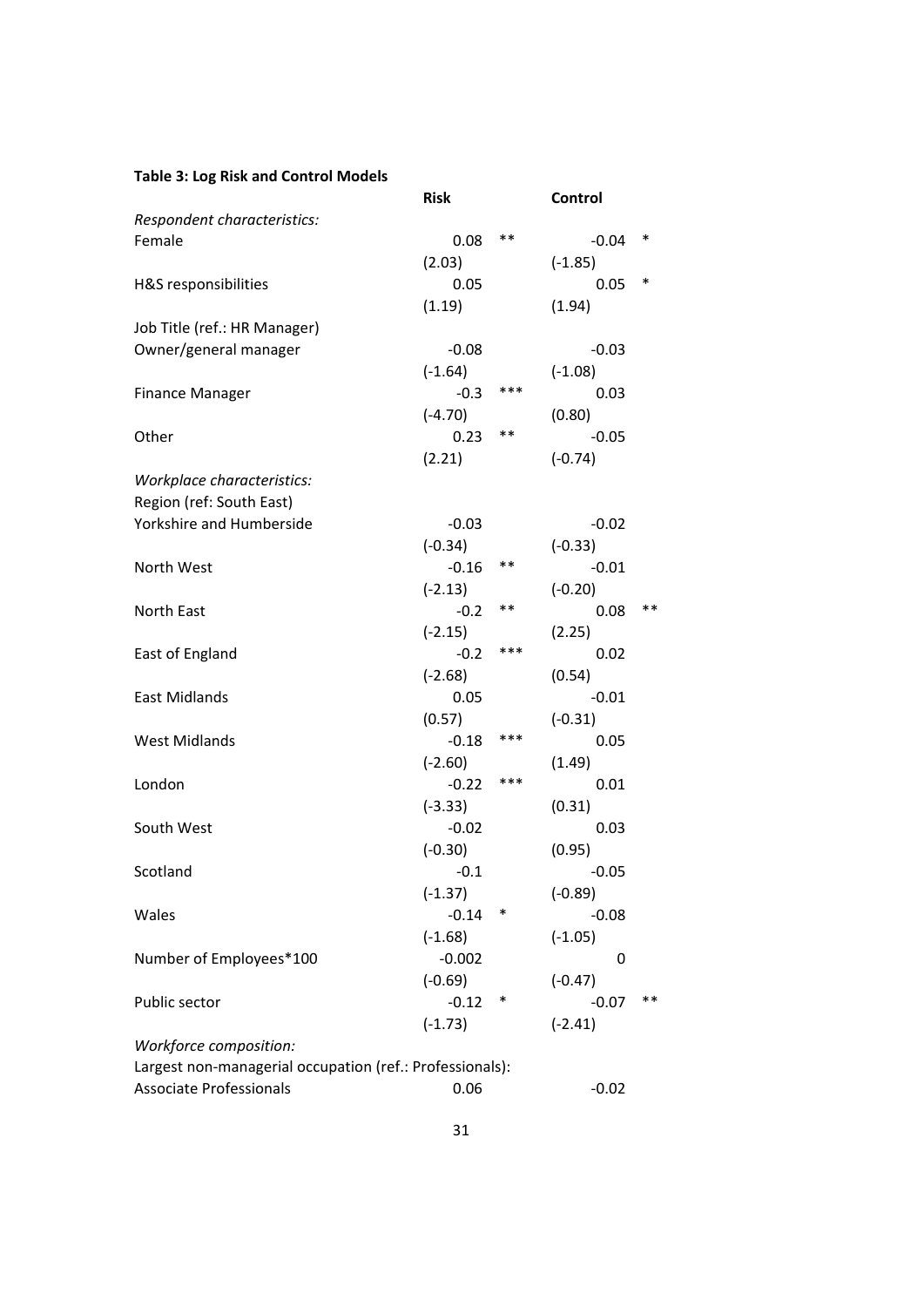|                                                 | (0.72)    |        | $(-0.68)$ |     |
|-------------------------------------------------|-----------|--------|-----------|-----|
| Administrative and Secretarial                  | $-0.02$   |        | $-0.02$   |     |
|                                                 | $(-0.20)$ |        | $(-0.65)$ |     |
| <b>Skilled Trades</b>                           | 0.4       | ***    | 0.06      |     |
|                                                 | (4.06)    |        | (1.14)    |     |
| Caring, Leisure, Other Service                  | 0.08      |        | $-0.02$   |     |
|                                                 | (1.04)    |        | $(-0.61)$ |     |
| Sales and Customer Service                      | 0.07      |        | $-0.04$   |     |
|                                                 | (0.87)    |        | $(-0.88)$ |     |
| Process, Plant and Machine Operatives           | 0.37      | ***    | 0         |     |
|                                                 | (3.28)    |        | $(-0.04)$ |     |
| Elementary                                      | 0.14      |        | $-0.05$   |     |
|                                                 | (1.52)    |        | $(-0.90)$ |     |
| Percent female*100                              | $-0.392$  | ***    | 0.069     |     |
|                                                 | $(-4.09)$ |        | (1.53)    |     |
| Contracts:                                      |           |        |           |     |
| Shift-working (Ref: no)                         |           |        |           |     |
| Yes                                             | 0.09      | **     | $-0.02$   |     |
|                                                 | (2.27)    |        | $(-0.83)$ |     |
| Don't know                                      | $-1.09$   | ***    | $-0.28$   | ∗   |
|                                                 | $(-7.37)$ |        | $(-1.95)$ |     |
| Work organisation:                              |           |        |           |     |
| Fully autonomous team-working                   | 0.04      |        | $-0.05$   | **  |
|                                                 | (0.90)    |        | $(-2.22)$ |     |
| % core employees in teams                       | 0         |        | 0.01      | *** |
|                                                 | $(-0.57)$ |        | (3.13)    |     |
| Functional flexibility (Ref.: no)               |           |        |           |     |
| Yes                                             | 0.08      | **     | $-0.06$   | *** |
|                                                 | (2.26)    |        | $(-3.09)$ |     |
| Don't know                                      | $-0.01$   |        | $-0.22$   |     |
|                                                 | $(-0.15)$ |        | $(-1.50)$ |     |
| Number of incentive schemes                     | $-0.03$   | $\ast$ | 0.01      |     |
|                                                 | $(-1.91)$ |        | (1.43)    |     |
|                                                 | 0         |        | 0.01      | *** |
| Job autonomy scale                              |           |        |           |     |
|                                                 | $(-0.58)$ |        | (3.20)    |     |
| <b>HRM</b> practices:<br>Targets for absence    |           |        |           | ∗   |
|                                                 | $-0.04$   |        | $-0.04$   |     |
|                                                 | $(-0.86)$ |        | $(-1.90)$ | **  |
| Targets for employee job satisfaction           | 0.03      |        | 0.06      |     |
|                                                 | (0.61)    |        | (2.50)    |     |
| <b>Targets missing</b>                          | $-0.02$   |        | 0.15      |     |
|                                                 | $(-0.16)$ |        | (1.15)    |     |
| Sick pay (ref.: no entitlement above statutory) |           |        |           |     |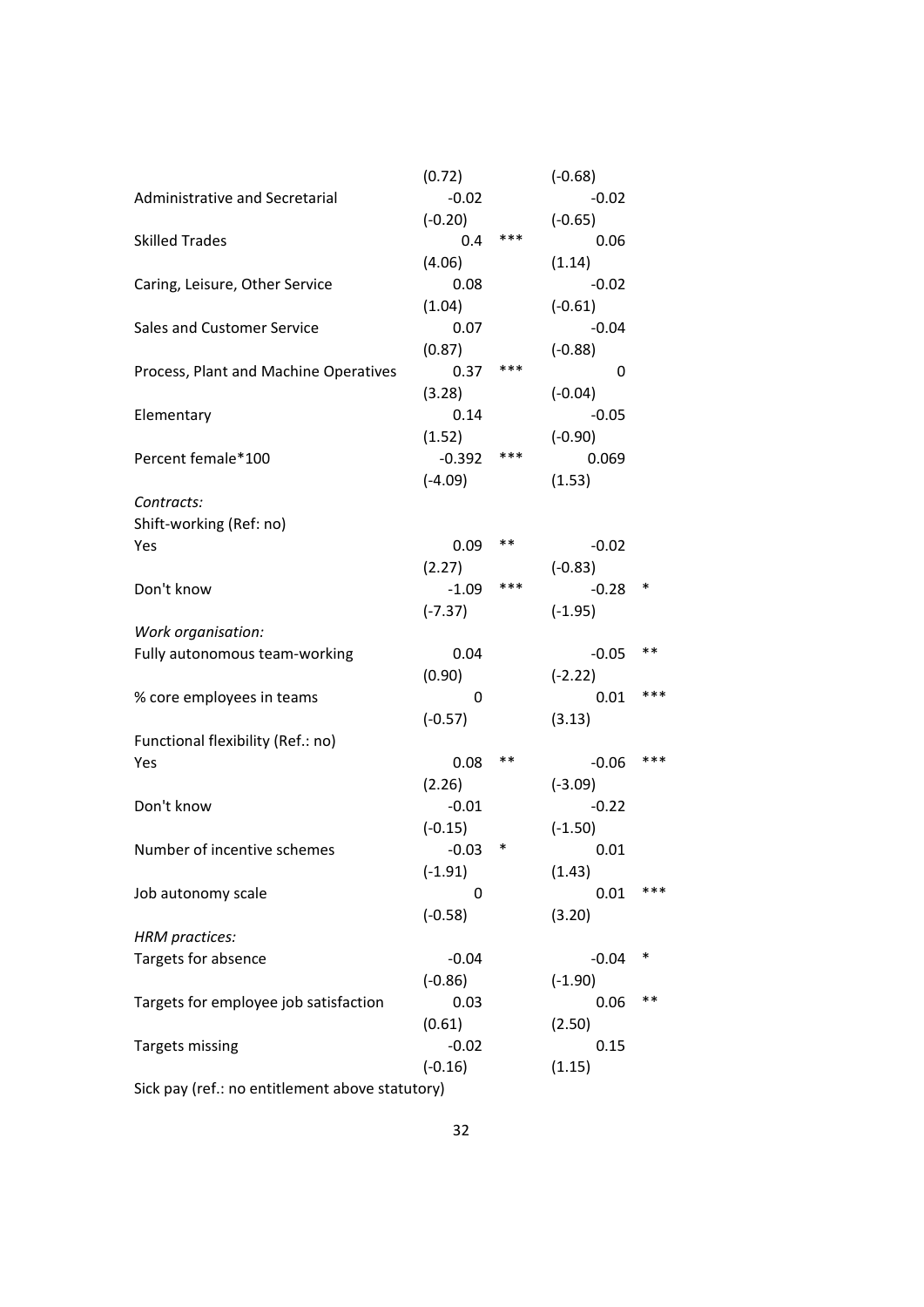| Only managers > statutory                                  | $-0.01$   |     | 0.01      |     |
|------------------------------------------------------------|-----------|-----|-----------|-----|
|                                                            | $(-0.09)$ |     | (0.45)    |     |
| Only non-managers > statutory                              | 0.07      |     | $-0.2$    |     |
|                                                            | (0.73)    |     | $(-1.55)$ |     |
| Both > statutory                                           | $-0.04$   |     | $-0.01$   |     |
|                                                            | $(-0.92)$ |     | $(-0.68)$ |     |
| Don't know                                                 | $-0.6$    | *** | 0.04      |     |
|                                                            | $(-3.30)$ |     | (0.74)    |     |
| Health and safety training (Ref.: no)                      |           |     |           |     |
| Yes                                                        | 0.16      | *** | 0.02      |     |
|                                                            | (4.16)    |     | (1.18)    |     |
| Don't know                                                 | 0.46      | *** | 0.13      |     |
|                                                            | (3.86)    |     | (1.54)    |     |
| Workplace performance:                                     |           |     |           |     |
| Performance additive scale                                 | $-0.04$   | *** | 0         |     |
|                                                            | $(-3.40)$ |     | (0.63)    |     |
| Performance scale missing                                  | $-0.19$   | **  | 0.01      |     |
|                                                            | $(-2.28)$ |     | (0.23)    |     |
| Weakened by recession                                      | 0.04      | **  | $-0.01$   |     |
|                                                            | (2.55)    |     | $(-0.83)$ |     |
| Worker representation:                                     |           |     |           |     |
| Health and safety arrangements (Ref.: direct consultation) |           |     |           |     |
| Joint Committee                                            | 0         |     | $-0.03$   |     |
|                                                            | (0.07)    |     | $(-0.93)$ |     |
| Worker representatives                                     | $-0.08$   | **  | $-0.02$   |     |
|                                                            | $(-2.01)$ |     | $(-0.69)$ |     |
| Nothing                                                    | $-0.1$    |     | $-0.09$   |     |
|                                                            | $(-0.43)$ |     | $(-1.03)$ |     |
| Don't know                                                 | $-0.05$   |     |           |     |
|                                                            |           |     | $-0.04$   |     |
|                                                            | $(-0.36)$ |     | $(-0.20)$ |     |
| Percent union membership (Ref.: 0%)                        |           | **  |           |     |
| 1-49%                                                      | 0.14      |     | 0.01      |     |
|                                                            | (2.53)    | *** | (0.41)    |     |
| $50%+$                                                     | 0.28      |     | 0.01      |     |
|                                                            | (4.23)    |     | (0.44)    |     |
| Don't know                                                 | 0.05      |     | 0.03      |     |
|                                                            | (0.49)    |     | (0.69)    |     |
| Constant                                                   | 1.26      | *** | 1.96      | *** |
|                                                            | (7.46)    |     | (23.32)   |     |
| 2-digit industry controls                                  | Yes       |     | Yes       |     |
| r-squared                                                  | 0.35      |     | 0.12      |     |
| Adjusted r-squared                                         | 0.32      |     | 0.09      |     |
| N                                                          | 2579      |     | 2584      |     |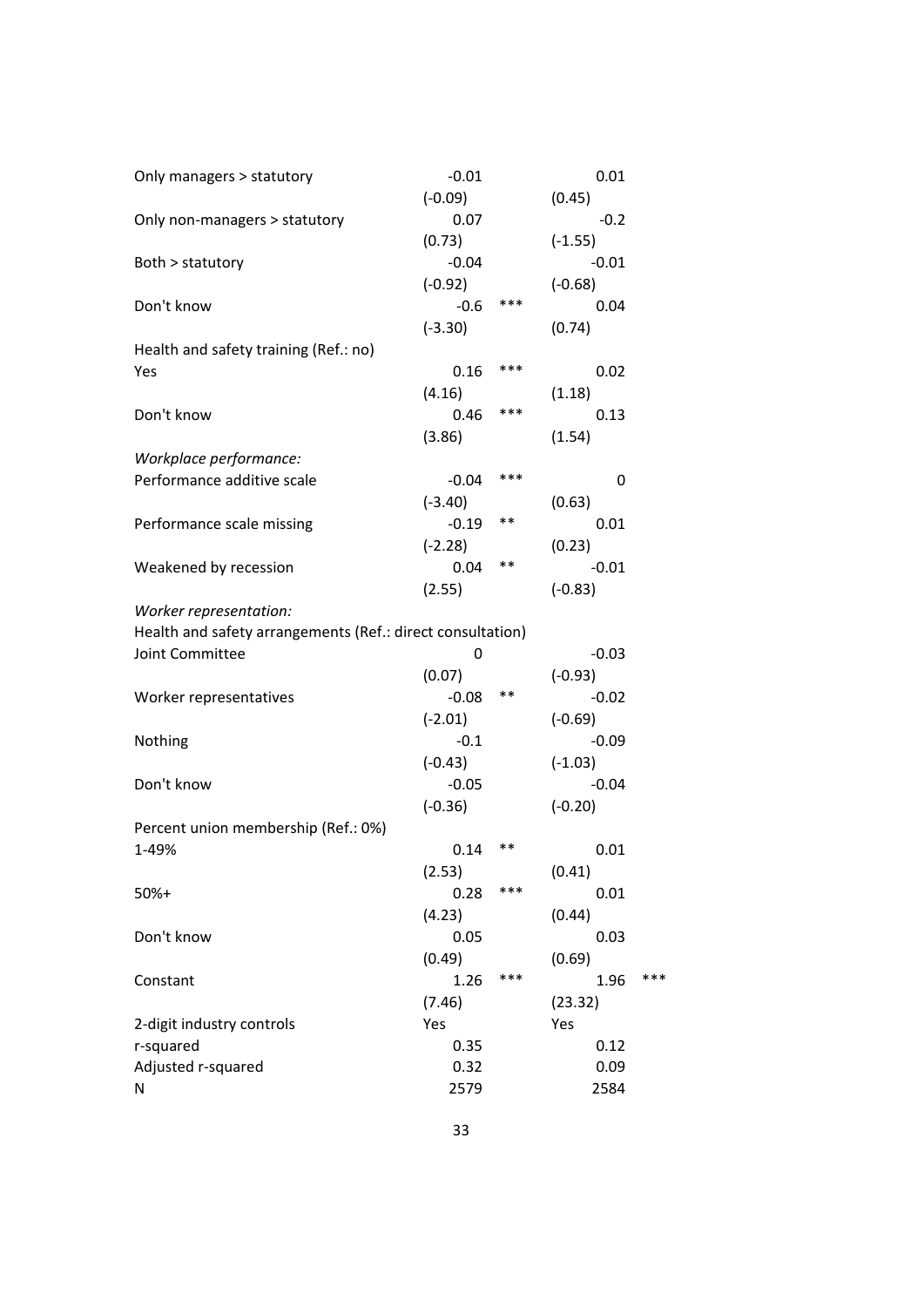#### **Appendix 1: Survey Items on Risk and Control**

#### **Health and Safety Items in WERS 2011**

*The new questions:*

#### **IWRKRISK\***

SHOW CARD I13

Using a scale of 1 to 10 as shown on the card, where 1 means no risk at all, and 10 means a high degree of risk, how would you rate the potential health and safety risks faced by employees in this workplace?

### Range: 1..10

| INTERVIEWER: If the        | w |  |  |  |  |
|----------------------------|---|--|--|--|--|
| level of risk varies       |   |  |  |  |  |
| between different          |   |  |  |  |  |
| occupational groups, ask   |   |  |  |  |  |
| the respondent to rate the |   |  |  |  |  |
| average across all         |   |  |  |  |  |
| groups. 1                  |   |  |  |  |  |

No Risk At All High Degree of Risk

#### **IWRKCONT\***

SHOW CARD I14

Using a scale of 1 to 10 as shown on the card, where 1 means no control at all, and 10 means a high degree of control, how would you rate the control that employees have over the health and safety risks that could affect them?

Range: 1..10

| INTERVIEWER: If the        |  |  |  |  | 10 |
|----------------------------|--|--|--|--|----|
| level of control varies    |  |  |  |  |    |
| between different          |  |  |  |  |    |
| occupational groups, ask   |  |  |  |  |    |
| the respondent to rate the |  |  |  |  |    |
| average across all         |  |  |  |  |    |
| groups.                    |  |  |  |  |    |

No Control at All

High Degree of Control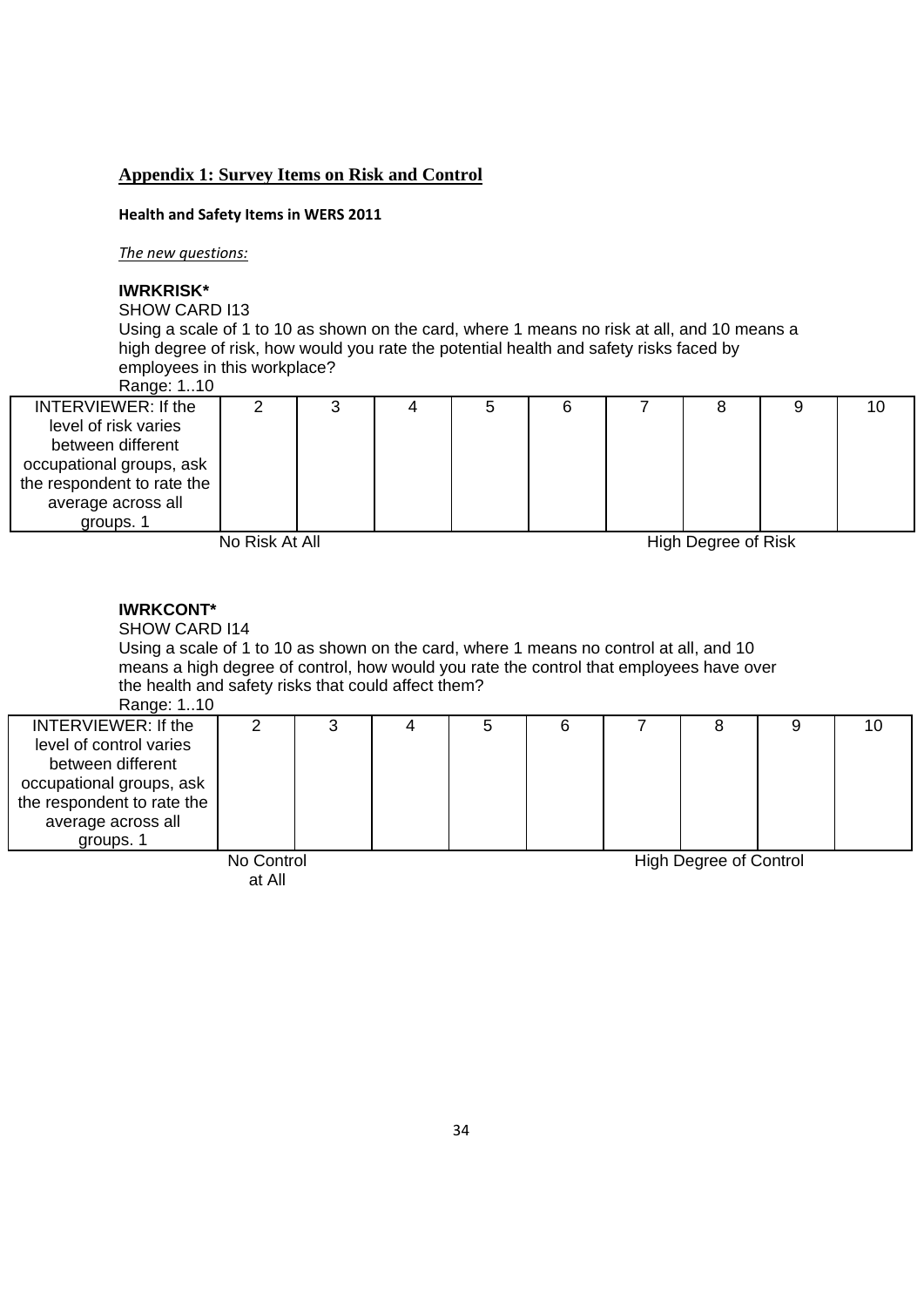

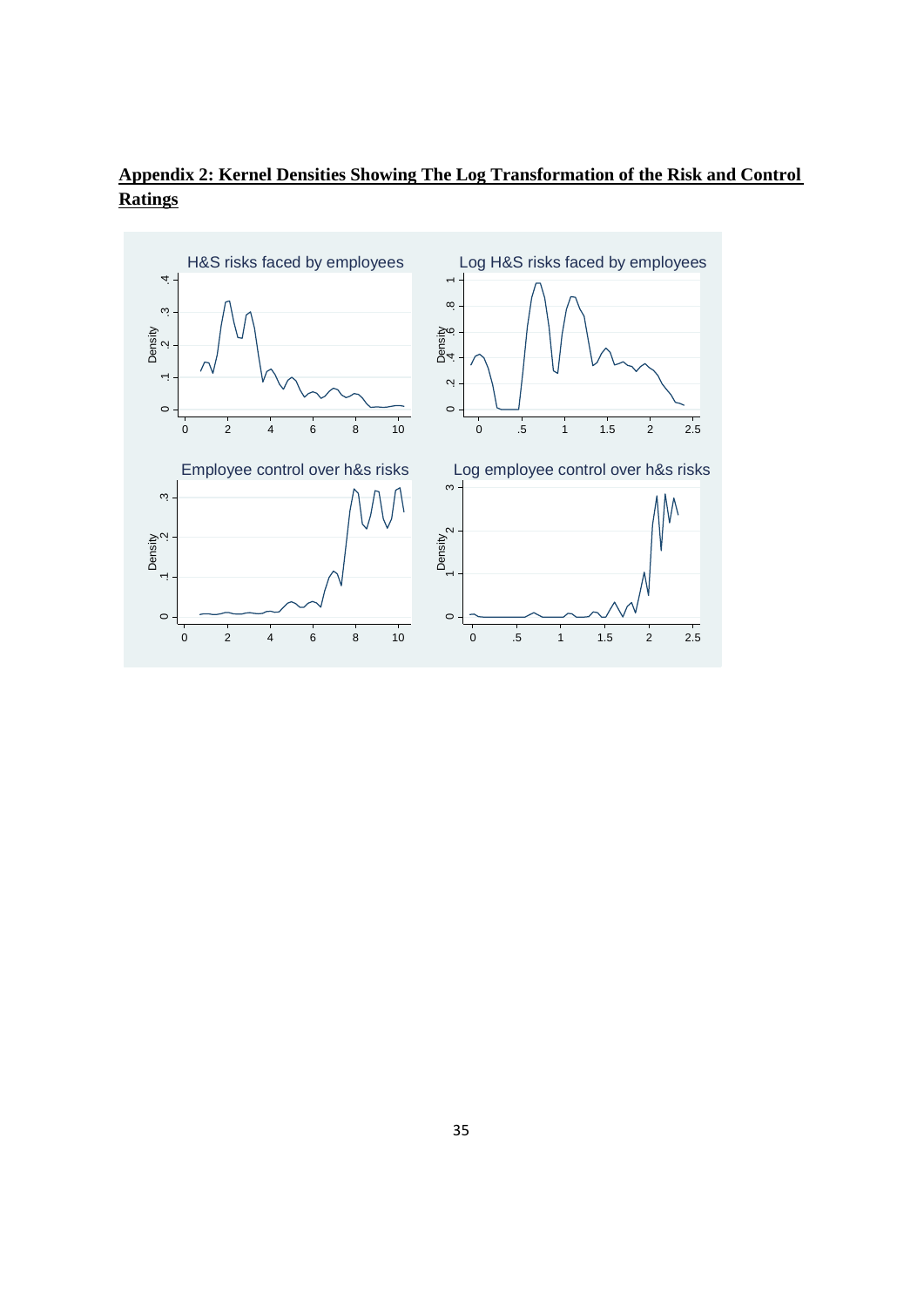## **Appendix 3: Mean and Standard Deviations For Independent Variables Used in Analysis**

| Variable                          | Mean     | Std. Dev. | Min                     | Max                     |
|-----------------------------------|----------|-----------|-------------------------|-------------------------|
|                                   |          |           |                         |                         |
| Dependent variables:              |          |           |                         |                         |
| Log risk rating                   | 1.13     | .550      | 0                       | 2.303                   |
| <b>Risk rating</b>                | 3.586    | 2.02      | $\overline{\mathbf{1}}$ | 10                      |
| Log control rating                | 2.071    | .298      | 0                       | 2.303                   |
| Control rating                    | 8.1948   | 1.660     | $\vert$ 1               | 10                      |
| Respondent's characteristics:     |          |           |                         |                         |
| Female                            | .5393869 | .499      | 0                       | $\overline{\mathbf{1}}$ |
|                                   |          |           |                         |                         |
| Responsible for health and safety | .7000388 | .458      | 0                       | $\overline{\mathbf{1}}$ |
| Job title:                        |          |           |                         |                         |
| Owner/General Manager             | .456     | .498      | 0                       | $\mathbf{1}$            |
| <b>Finance Manager</b>            | .039     | .193      | 0                       | $\overline{\mathbf{1}}$ |
| Other                             | .011     | .104      | 0                       | $\mathbf{1}$            |
| Region:                           |          |           |                         |                         |
| North East                        | .041     | .198      | 0                       | $\overline{\mathbf{1}}$ |
|                                   |          |           |                         |                         |
| North West                        | .132     | .338      | 0                       | $\mathbf{1}$            |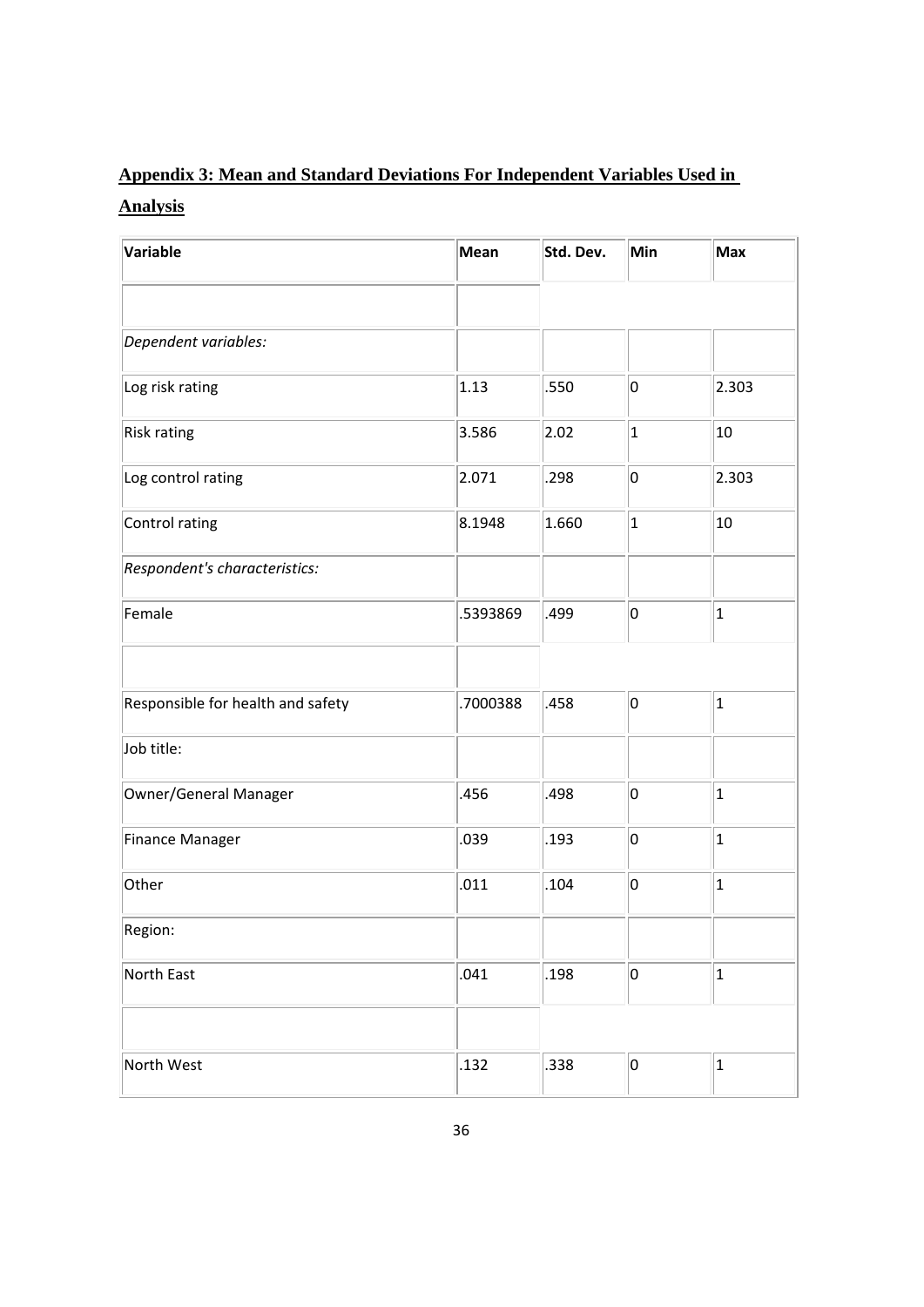| Yorkshire and Humberside                   | .080 | .271  | 0 | $\vert$ 1               |
|--------------------------------------------|------|-------|---|-------------------------|
| East Midlands                              | .062 | .241  | 0 | $\vert$ 1               |
| <b>West Midlands</b>                       | .077 | .266  | 0 | $\overline{\mathbf{1}}$ |
| East of England                            | .087 | .281  | 0 | $\vert$ 1               |
|                                            |      |       |   |                         |
| South East                                 | .130 | .337  | 0 | $\mathbf{1}$            |
| South West                                 | .084 | .278  | 0 | $\overline{\mathbf{1}}$ |
| Scotland                                   | .104 | .305  | 0 | $\vert$ 1               |
| Wales                                      | .056 | .230  | 0 | $\vert$ 1               |
| Number of employees at workplace           | 423  | 1151  | 5 | 20746                   |
|                                            |      |       |   |                         |
| Public sector                              | .302 | .459  | 0 | $\vert$ 1               |
| Largest non-managerial occupational group: |      |       |   |                         |
| Associate Professional                     | .115 | .319  | 0 | $\overline{\mathbf{1}}$ |
| Administrative/Secretarial                 | .134 | .341  | 0 | $\vert$ 1               |
| Skilled Trade                              | .071 | .2578 | 0 | $\vert$ 1               |
| Caring/Leisure/Other Service Occupations   | .124 | .330  | 0 | $\overline{\mathbf{1}}$ |
|                                            |      |       |   |                         |
| Sales and Customer Services                | .127 | .332  | 0 | $\vert$ 1               |
| Process, Plant and Machine Operatives      | .087 | .282  | 0 | $\mathbf{1}$            |
| Elementary                                 | .125 | .331  | 0 | $\vert$ 1               |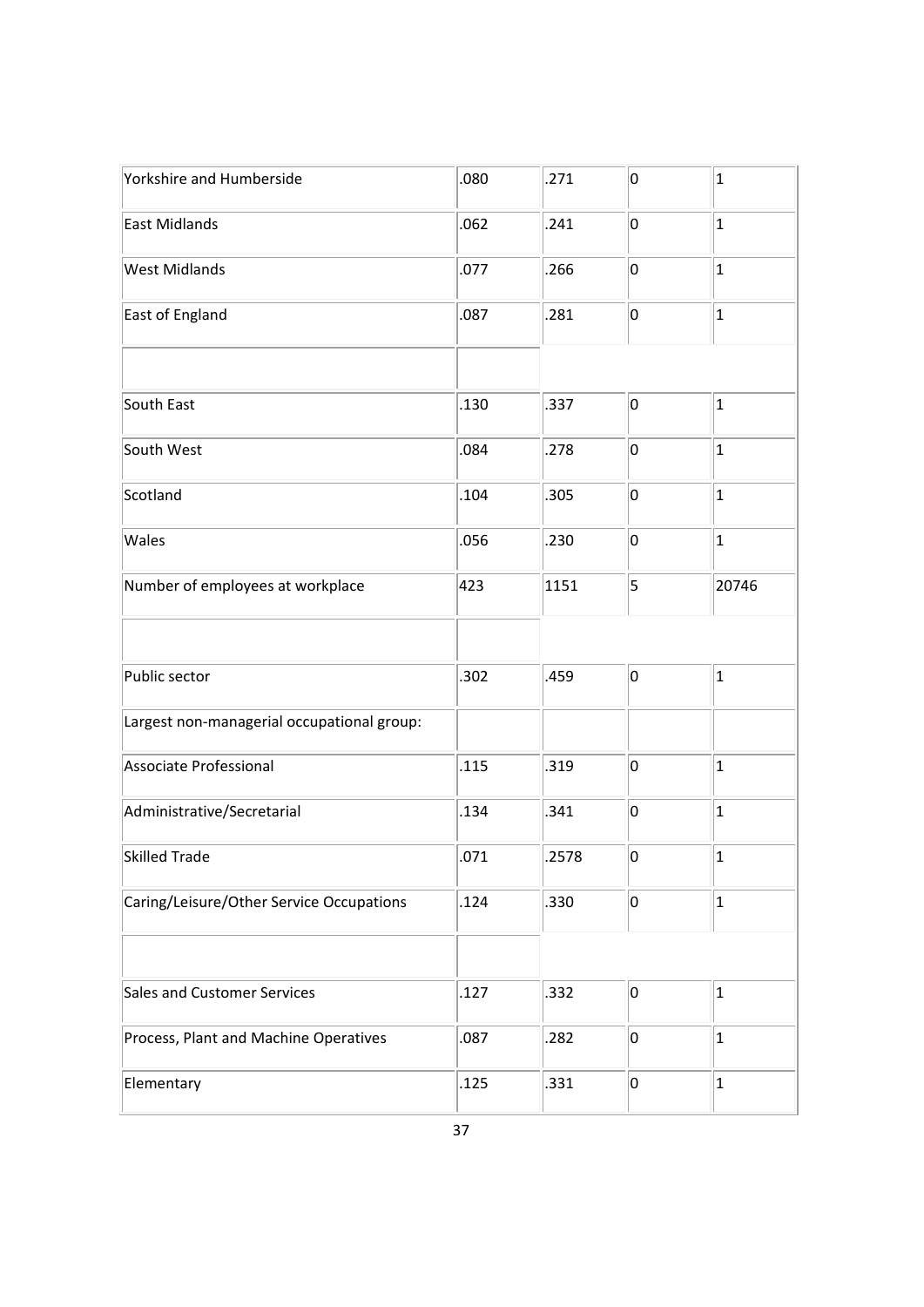| % female                              | 52.200 | 28.109   | 0         | 100                     |
|---------------------------------------|--------|----------|-----------|-------------------------|
| Shift work                            | .524   | .499     | 0         | $\vert$ 1               |
|                                       |        |          |           |                         |
| Shift work missing                    | .000   | .020     | 0         | $\overline{1}$          |
| Fully autonomous teams                | .454   | .498     | 0         | $\overline{\mathbf{1}}$ |
| % teamworking (categorical bands)     | 5.396  | 2.100    | $\vert$ 1 | 7                       |
| <b>Functional flexibility</b>         | .695   | .461     | 0         | $\overline{\mathbf{1}}$ |
| Functional flexibility missing        | .018   | .134     | 0         | $\overline{\mathbf{1}}$ |
|                                       |        |          |           |                         |
| Number of financial incentive schemes | 1.162  | 1.488    | 0         | 7                       |
| Job autonomy scale                    | 7.879  | 2.462168 | 0         | 12                      |
| Targets for absence                   | .498   | .500     | 0         | $\overline{\mathbf{1}}$ |
| Target for employee job satisfaction  | .320   | .467     | 0         | $\overline{\mathbf{1}}$ |
| <b>Targets missing</b>                | .003   | .056     | 0         | $\mathbf{1}$            |
|                                       |        |          |           |                         |
| Sick pay > statutory requirements:    |        |          |           |                         |
| Nobody                                | .229   | .420     | 0         | $\vert$ 1               |
|                                       |        |          |           |                         |
| Managers only                         | .070   | .256     | 0         | $\overline{\mathbf{1}}$ |
| Core non-managerial employees only    | .016   | .125     | 0         | $\overline{\mathbf{1}}$ |
| Both managers and non-managers        | .686   | .464     | 0         | $\mathbf{1}$            |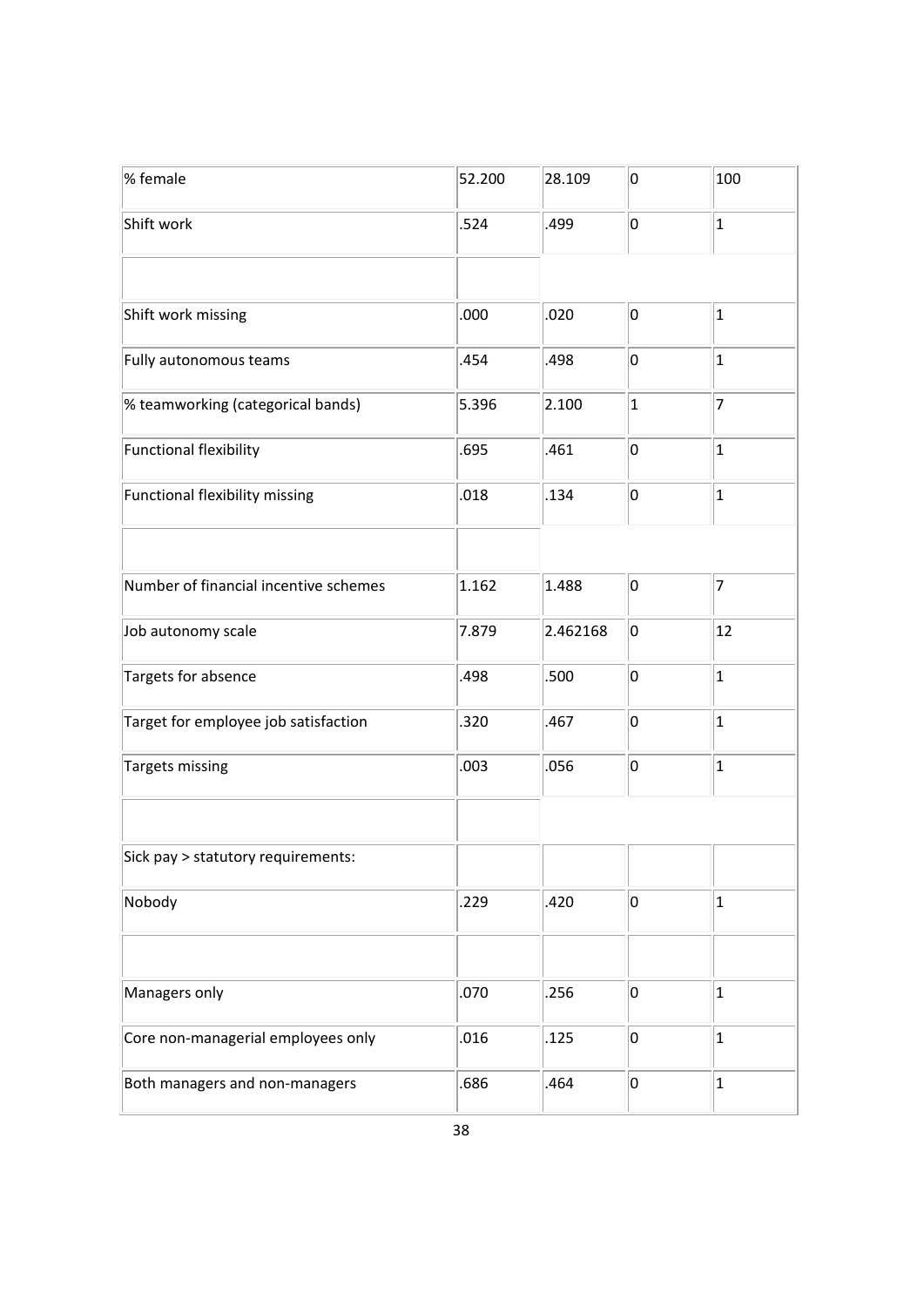| Health and safety training:                                                     |          |          |                |                         |
|---------------------------------------------------------------------------------|----------|----------|----------------|-------------------------|
| Yes                                                                             | .697     | .459     | 0              | $\vert$ 1               |
|                                                                                 |          |          |                |                         |
| Don't know                                                                      | .005     | .074     | 0              | $\mathbf{1}$            |
| Workplace performance additive scale                                            | 4.545    | 2.345    | 0              | 9                       |
| Workplace performance missing                                                   | .121     | .326     | 0              | $\overline{1}$          |
| Workplace weakened by recession (categorical)                                   | 2.460    | 1.104    | $\vert$ 1      | 5                       |
| Discusses implications of change with<br>employees first (categorical)          | 4.041    | .926     | $\vert$ 1      | 5                       |
|                                                                                 |          |          |                |                         |
| Unions help improve performance (categorical)                                   | 3.043    | .993     | $\vert$ 1      | 5                       |
| Rather consult directly with employees than<br>with unions (categorical)        | 3.739    | 1.159    | $\overline{1}$ | 5                       |
| Attitudes missing                                                               | .012     | .109     | 0              | $\overline{1}$          |
| Union density:                                                                  |          |          |                |                         |
| 1-49%                                                                           | .2673652 | .4426704 | 0              | $\overline{1}$          |
| 50-100%                                                                         | 236      | .424     | n.             | $\overline{\mathbf{1}}$ |
|                                                                                 |          |          |                |                         |
| Don't know                                                                      | .050     | .218     | 0              | $\vert$ 1               |
| What management normally does with unions<br>with respect to health and safety: |          |          |                |                         |
| Negotiates                                                                      | .069     | .253     | 0              | $\overline{1}$          |